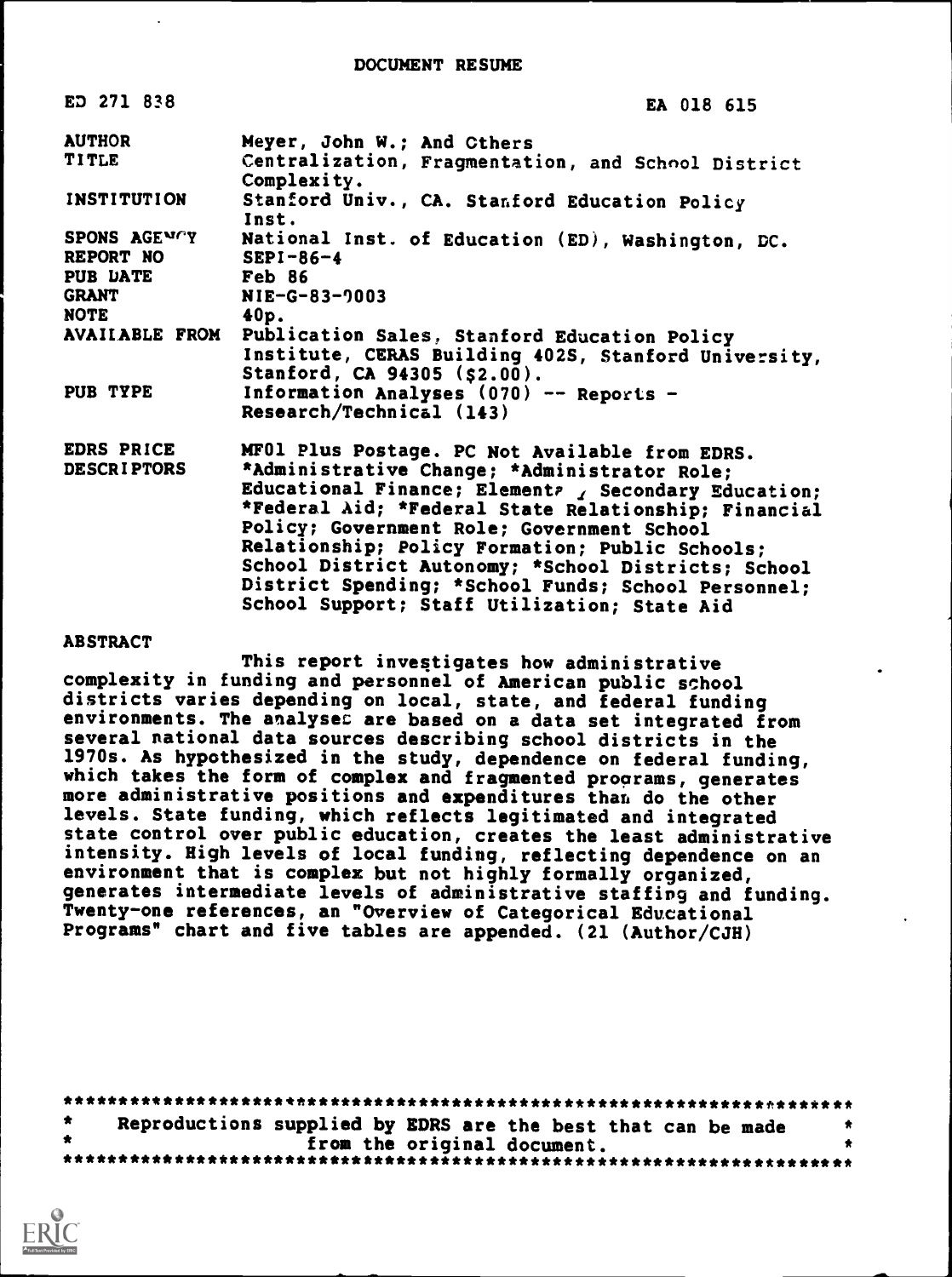

# STANFORD EDUCATION POLICY INSTITUTE

SCHOOL OF EDUCATION STANFORD UNIVERSITY

U S. DEPAPTMENT OF EDUCATION OF EXECUTION OF EXECUTION OF EXECUTION OF A LIBERTY OF ED, OF ED, TO ATHOR OF ED, EDUCAtIONAL RESOURCES INFORMATION CENTER (ERIC)

XThis document has been reproduced as received from the person or organization originating t

, : Minur changes have been made to improve \_\_\_\_\_\_\_\_<br>- reproduction quality

Points or view or Opinions stated in this docu rent do not necessary tePresent official OE RI posMcn or policy

"PERMISSION TO REPRODUCE THIS MATERIAL IN MICROFICHE ONLY HAS BEEN GRANTED BY

jane

TO THE EDUCATIONAL RESOURCES INFORMATION CENTER (ERIC) "

## 86-SEPI-4

CENTRALIZATION, FRAGMENTATION, AND SCHOOL DISTRICT COMPLEXITY

> John W. Meyer W. Richard Scott David Strang

> > February 1986

 $\lambda$ 

EA OSP 615

Ŷ.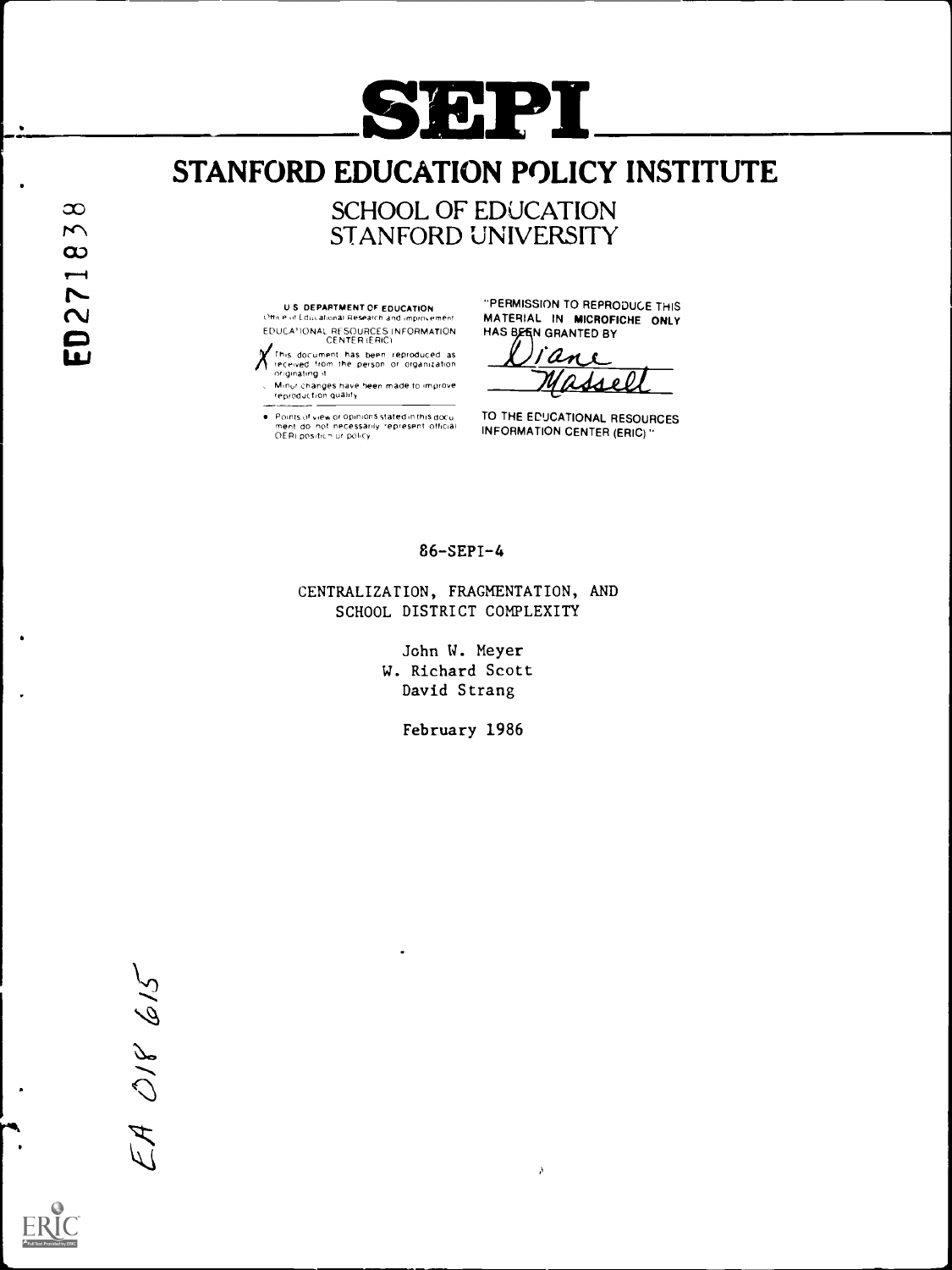$86 - SEPI - 4$ 

## CENTRALIZATION, FRAGMENTATION, AND SCHOOL DISTRICT COMPLEXITY

John W. Meyer W. Richard Scott David Strang

February 1986

John Meyer and W. Richard Scott are professors of Sociology at Stanford University. David Strang is a Research Associate in the Department of Sociology at Stanford University.

The research reported here was conducted with funds from the Institute for Research on Educational Finance and Governance (now Stanton: Education Policy Institute) under a grant from the National Institute of Education (Grant NIE-G-83-0003). The analyses and conclusions do not necessarily reflect the views or policies of either Institute.

We are happy to acknowledge the contributions of Young Hwan Lee, Kyong-Ryong Seong, and Xeuguang Zhou who assisted us with the preparation and analysis of data for this report.



 $\dddot{.}$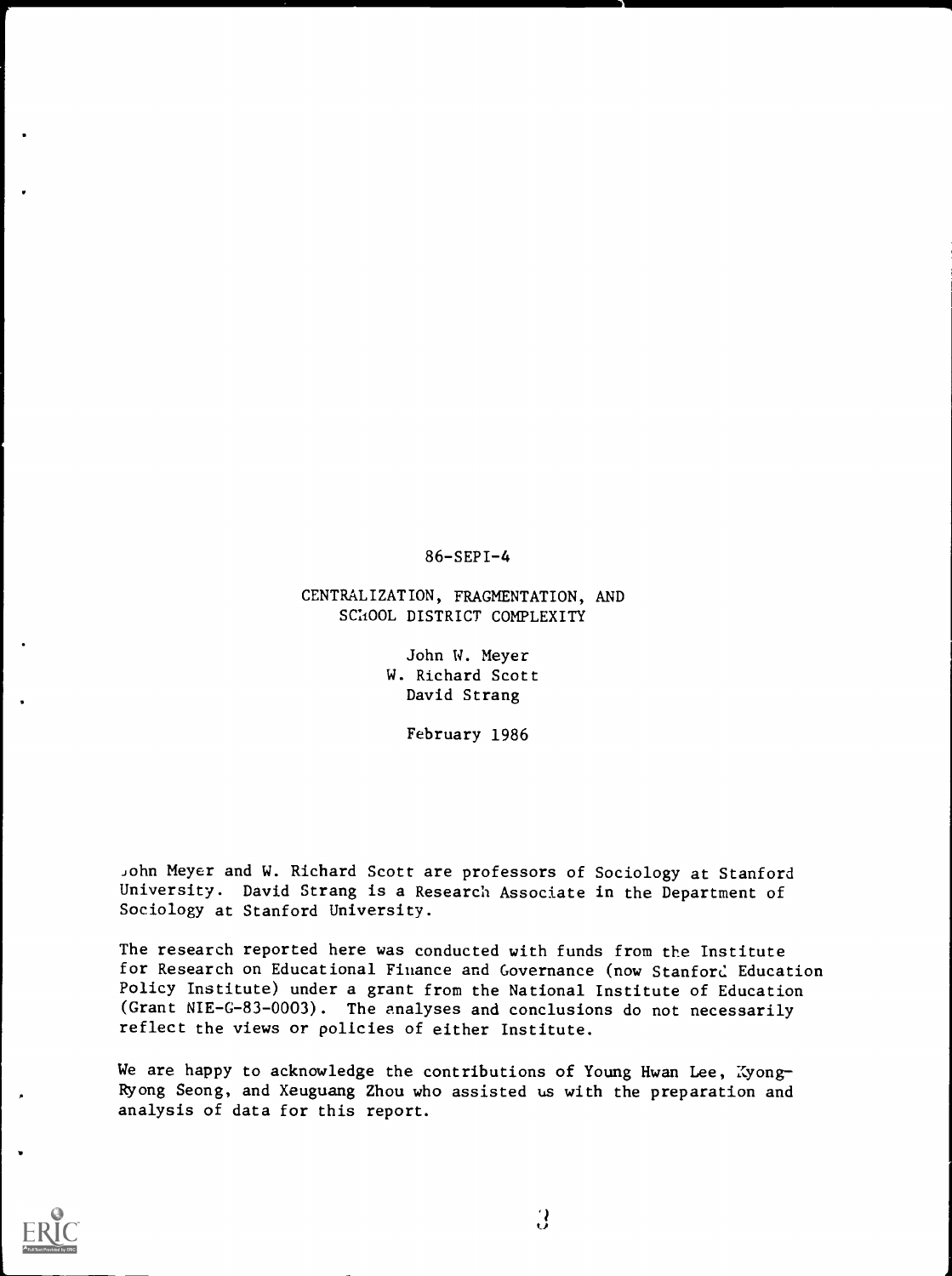#### STANFORD EDUCATION POLICY INSTITUTE

The Stanford Education Policy Institute (SEPI) conducts research on current and emerging concerns in education policy. SEPI strives to produce timely reports responsive to the needs of policymakers, practitioners, scholars and other members of the education policy community. Present work focuses on four critical areas:

- $\bullet$  the education of children at risk;
- the quality of teaching and effective schooling;
- education and industry; and
- the effectiveness of the education policy system.

To develop a more complete understanding of the problems and issues in these areas, SEPI draws its researchers from such diverse disciplines as economics, sociology, political science, history, anthropology, psychology and law. SEPI is administered through the School of Education at Stanfo-d University, and succeeds the Institute for 3esearch on Educational Finance and Governance (IFG).

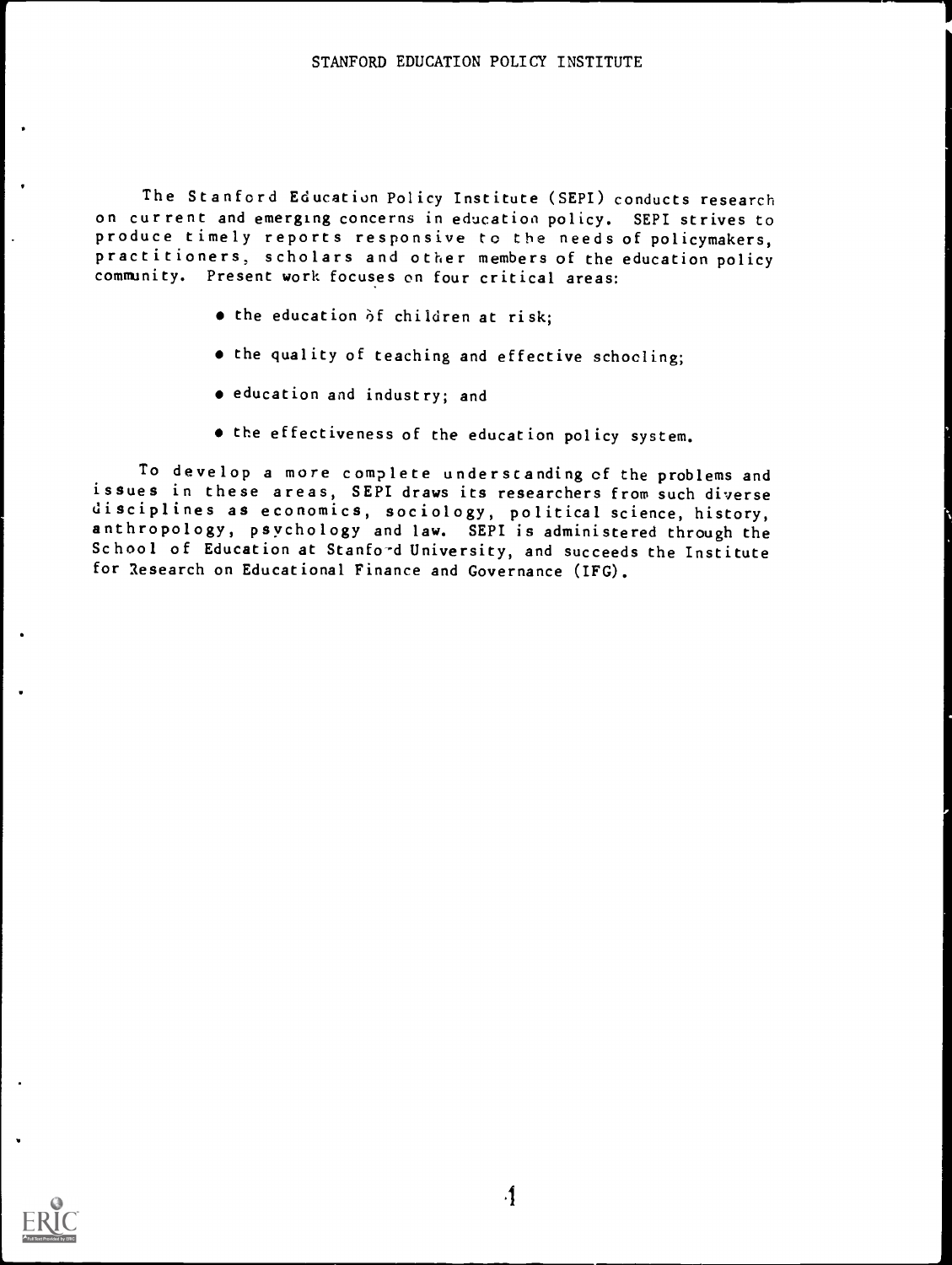### **ABSTRACT**

# Centralization, Fragmentation, and Scnool District Complexity

We investigate how the administrative complexity (in funding and personnel) of American public school districts varies depending on the importative of local, state, and Federal funding environments. The analyses are based on a data set integrated from several national data sources describing school districts in the 1970s. Dependence on Federal funding--which takes the form of complex and fragmented programs--generates more administrative positions and expenditures than do the other levels, as hypothesized. State funding--reflecting the legitimated and integrated state control over public education--generates tne least administrative intensity. High levels of local funding--reflecting dependence on an environment that is complex, but not nighly formally organized--generates intermediate levels of administrative staffing and funding.



 $\ddot{\eth}$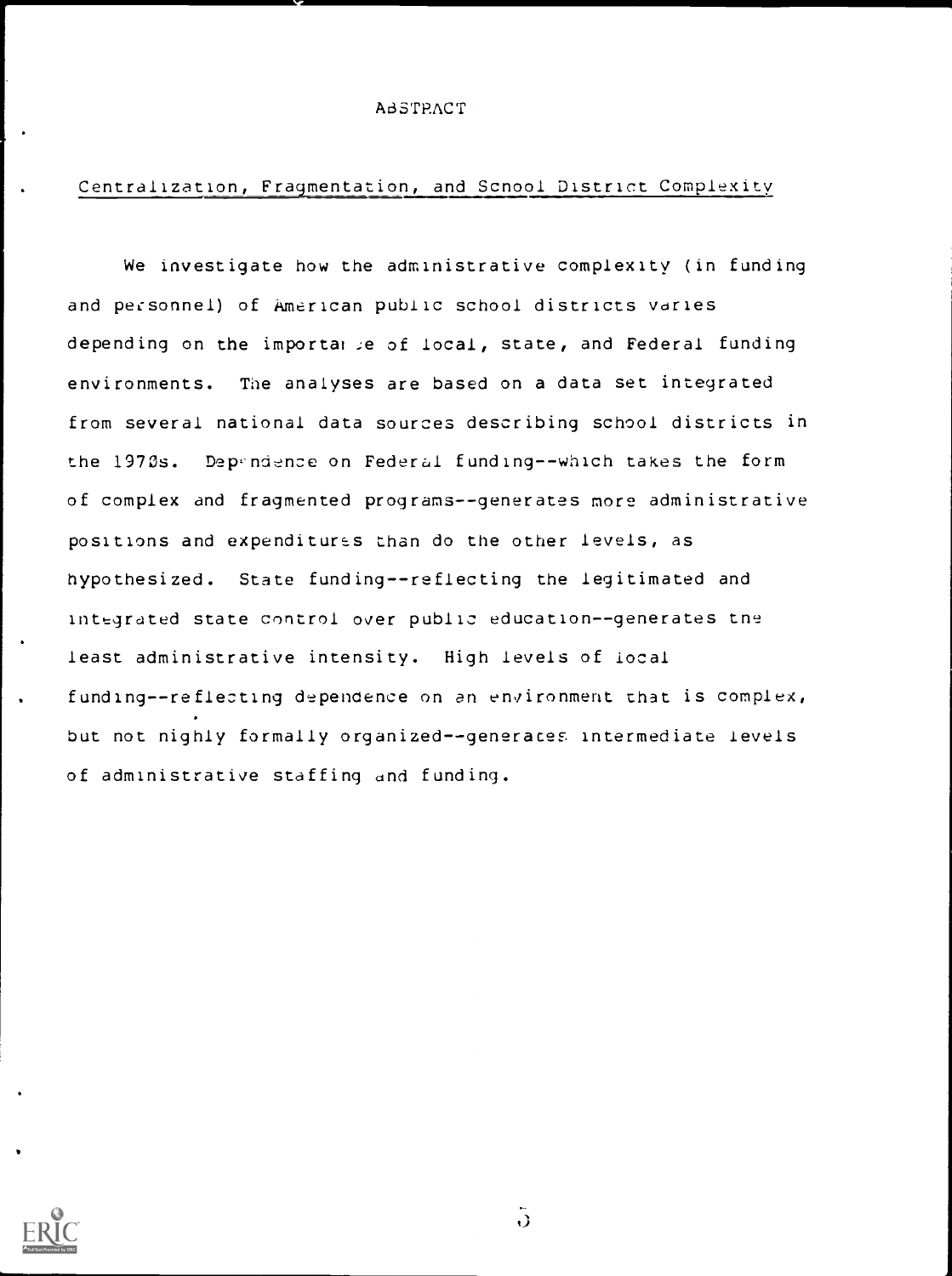#### CENTRALIZATION, FRAGMENTATION AND SCHOOL

DiSTRICT COMPLEXITY

In this paper, we examine empirically the effects of the institutional environment on the administrative component of American public school districts. These units function in the complex and many-layered structure- of the American educational system, with legitimated pressures coming in from parents and community groups, states, the national government, and a wide variety of professional and interest groups organized at all these levels. Their situation differs radically from that of similar schooling organizations in, for example, highly centralized national educational systems, where such organizations often function as rather simple subordinate units in a sovereign national bureaucracy.

Our study examines the effects of tne changing American institutional context on the administrative load built into school district structures. We use a unique data set putting together much information on school districts to get at two main ideas: First, that expanding Federal involvement in education, given its fragmented organizational character, especially expands administrative burdens at the school district level. And second, that the expansion of state involvement, given the legitimated sovereignty and more integrated bureaucracies operating at the state level, lowers the administrative complexity or burden built into school district itructures.

The environment of U.S. school districts has changed dramatically over the course of this century. From a situation in which virtually all funding and control resided exclusively in the



1

Ä,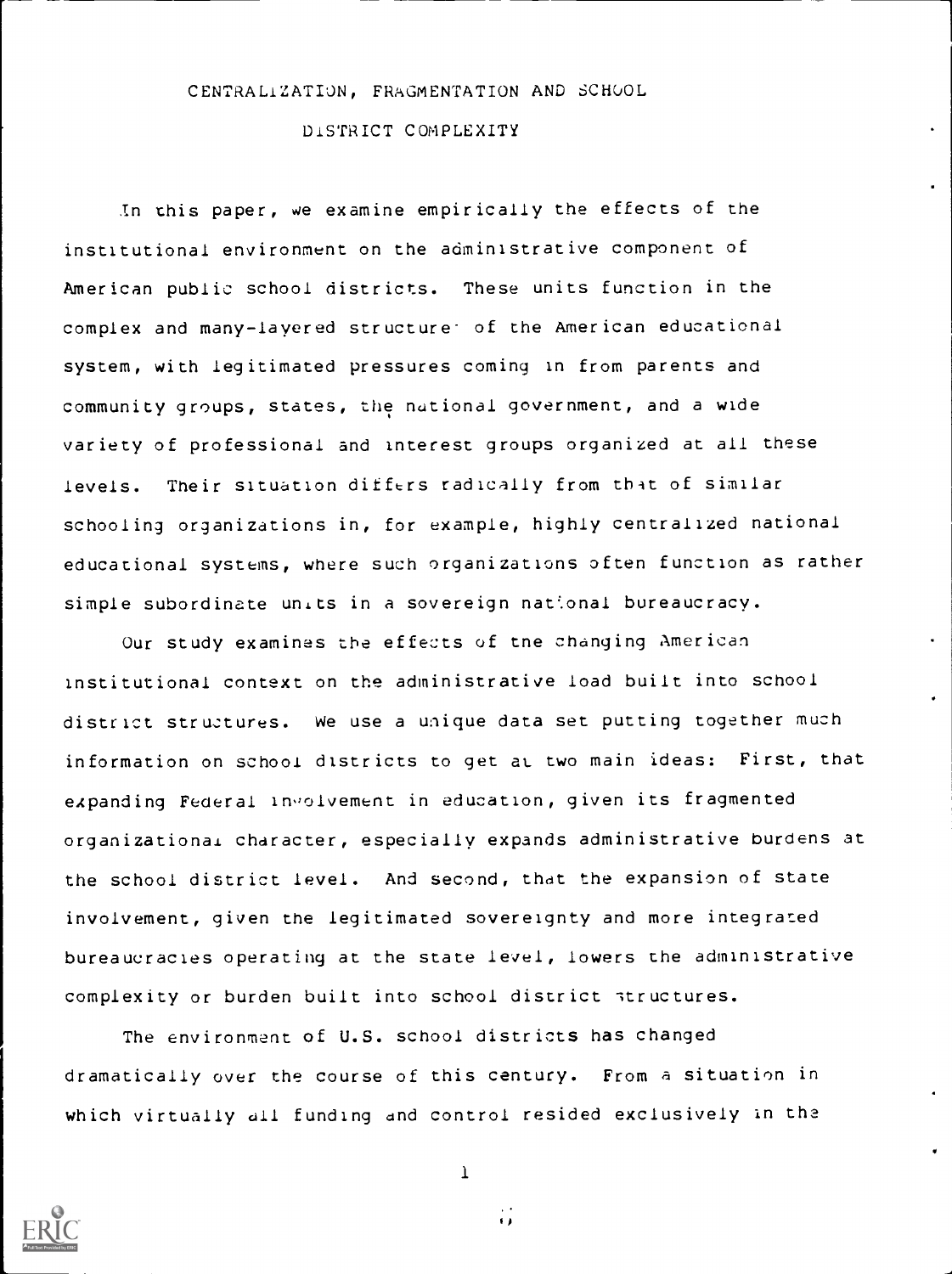local community, the role of both state and national governments has gradually increased.

Prior to 1930, localities provided more than 80 percent of school revenues, the states less than 20 percent. Though the state share reached 30 percent just before World War II, it did not edge above 40 percent until 1973, by which time there was also a visible--through always small--federal contribution. The local share, which in 1973 was down to 50 cents of the school dollar, continued to erode during the past decade until in 1979, for the first time ever, the state share slightly exceeded the local contribution. (Doyle and Finn, 1984)

Because these changes have not occurred uniformly--there is great variation among states in school funding and control arrangements and among districts In the amount of support received from federal sources--it is possible to examine the impact on district organizarion of cross-sectional variations in their environments. We employ data compiled from several national educational surveys pertaining to the universe of school districts in tne U.S. as of 1977 for this purpose.

By many lines of theory, organizations facing multiple and complex environments tend to be complex in their internal structures. However, organizational responses to environmental complexity are expected to vary according to the nature of complexity confronted. We explore these matters by examining the effects of varying environmental conditions on the administrative complexity of school districts.

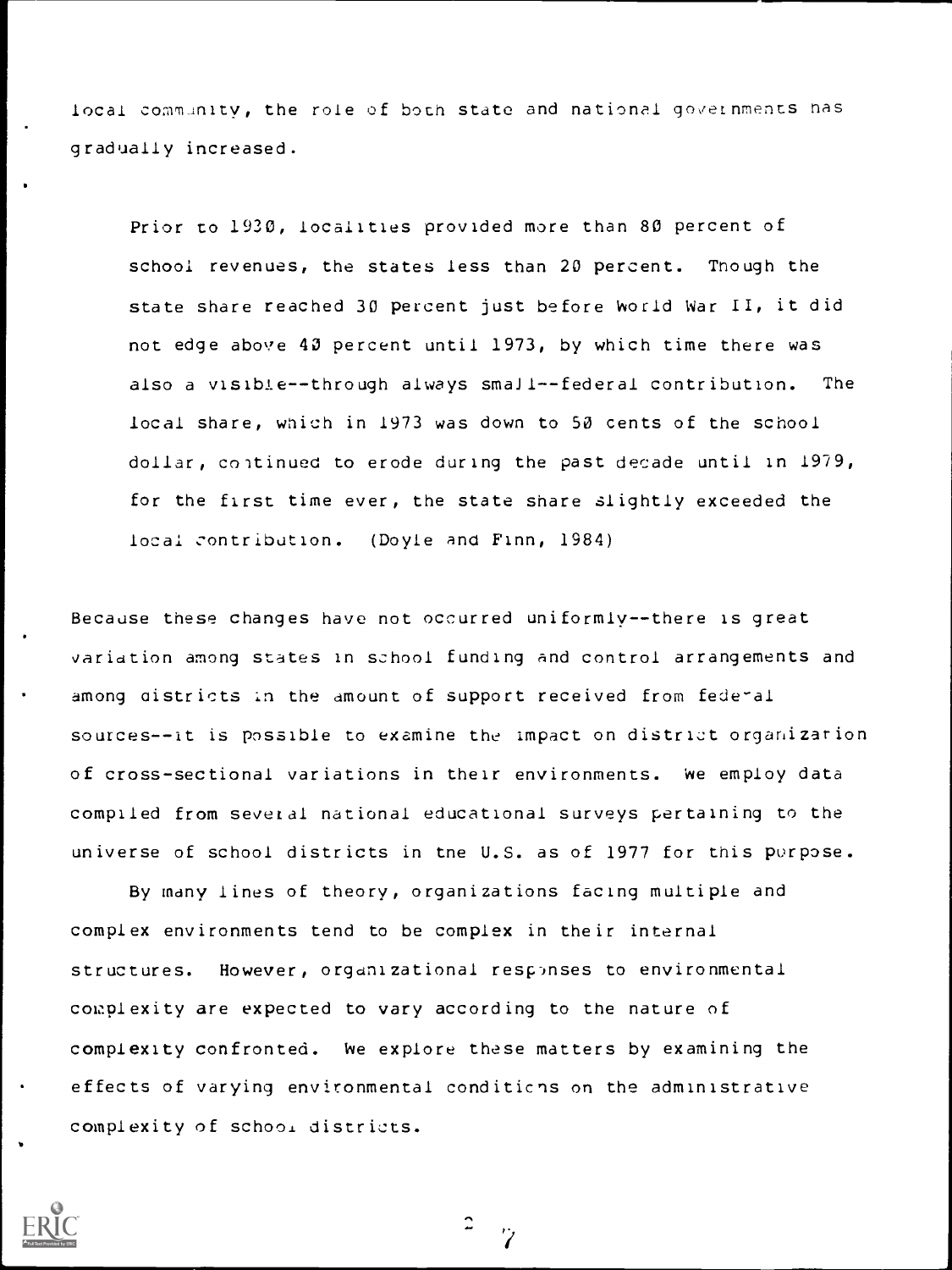## Theoretical and Research Background

Earlier organizational theories viewed organizational structure--in particular, the complexity of the administrative component--as derived from the nature of technical tasks performed by organizations. (See Woodward, 1965: Perrow, 1967; Thompson, 1967; Galbraith, 1973.) This line of argument, however, provides little leverage in explaining public school organizations, which tend to carry out basically similar tasks but exhibit wide variation in size and complexity. (See Meyer and Rowan, 1973.) Failures to account for the characteristics of school organizations, as well as inadequacies in accounting for much structural variation among many other types of organizations, have led tneorists to shift from a focus on technology as the primary determinant of structure to emphasize the important role played by the environment. Organizational environments vary in the complexity of resource and power arrangements (Pfeffer and Salancik, 1978) as well as in the extensiveness of their wider structures and legitimating rules (Meyer and Rowan, 1977; DiMaggio and Powell, 1983). In this paper, we build on these conceptions, seeing the organizational structures of American school districts as created and shaped by the locus and amount of resource flows, power processes and surrounding structures.

In order to further specify the argument, it is useful to conceive of the environments of schools as varying alor several dimensiors. structuring, centralization, and fragmentation. Structuring refers to the extent to which there has developed a logic that supports the creation of specialized, interrelated orgalizations or identifiable groups in the wider environment. The idea is that the more structured the environment, the more specific



3

 $\mathbf{G}$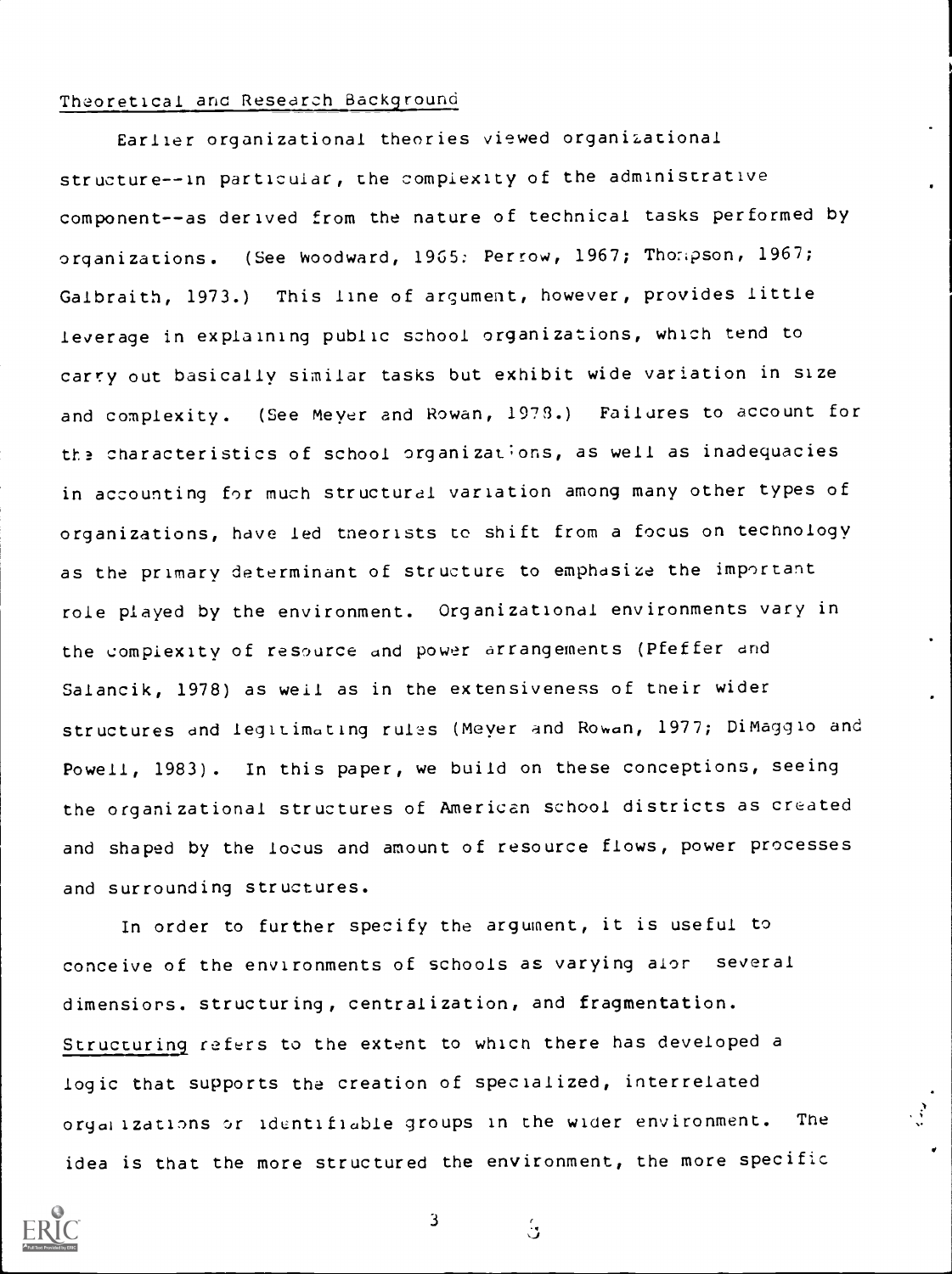interests take on an organizational form. Centralization refers to the extent to which decisions are made at higher rather than lower levels within the environment. Fragmentation refers to the extent to which decisions made at any given level in an environment are integrated or coordinated. It should be clear that we view the environment from the standpoint of a specific organization--in this case, the school district. The environment of the district consists not only of the demographic, socio-economic and political forces surrounding it but also of the more encompassing organizational systems that develop at regional, state and national levels. Indeed, in the present analysis, we concentrate attention on the impact of these wider systems.

The impact of environmental complexity on the administrative components of organizations depends on the particular structuring of the environment. When the environment itself is highly structured, containing many varieties of formally structured interests--e.g., professions, forma! associations, regulatory agencies--this type of complexity is especially likely to generate administrative expansion in particular local units such as school districts. When, on tie other hand, the complexity of the environment is more diffuse, taking the form of multiple and shifting political interests, pressures and constituencies, the local units may be highly penetrated, but their response is less likely to be reflected in increased formalized complexity, and thus in bureaucratic expansion. The multiple demands of the latter, less rationalized situation are expected to be met less by an expansion of formal administrative roles than by the informal, behavioral adjustments of participants, both administrators and



4

 $\boldsymbol{\beta}$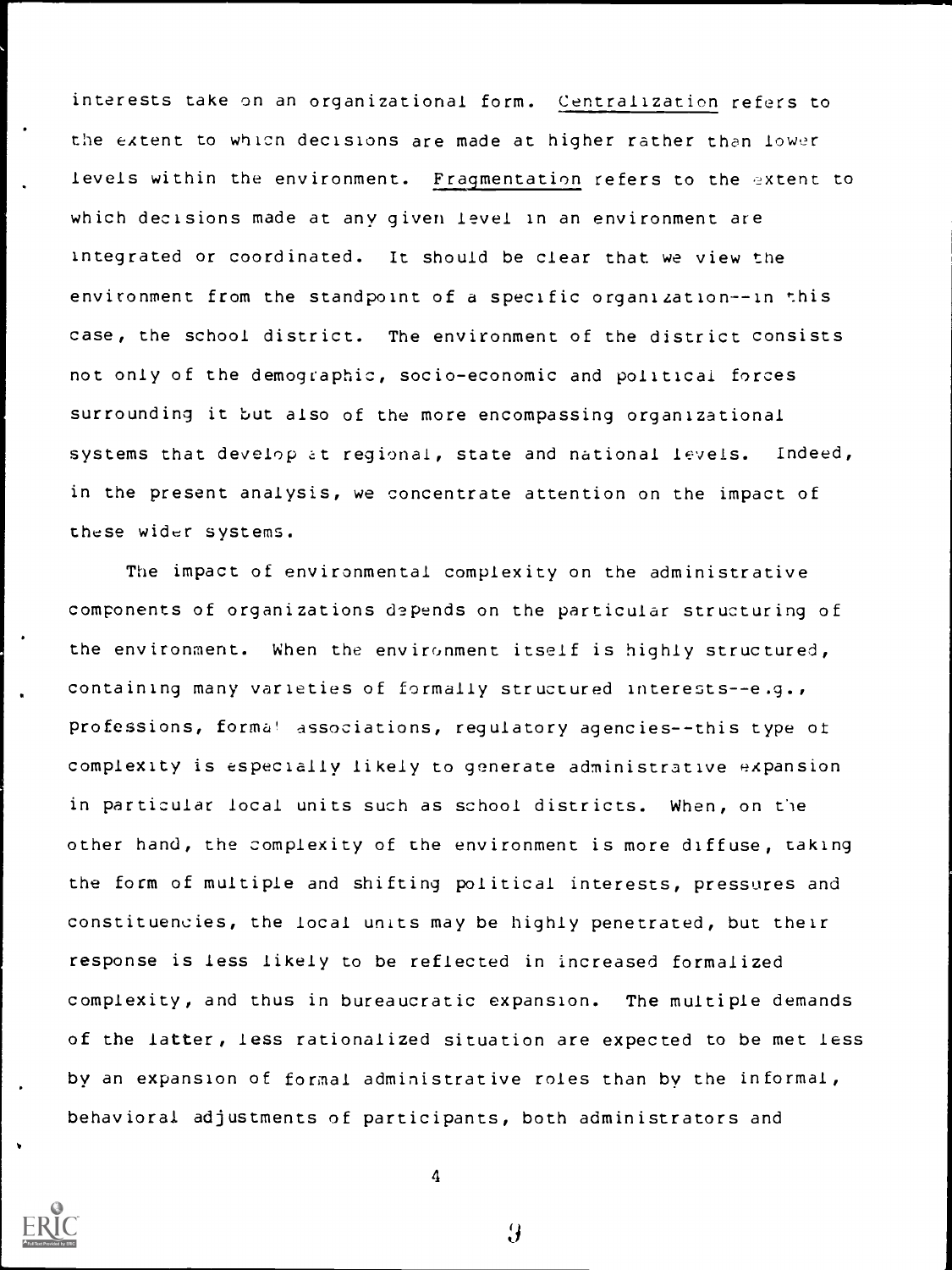rank-and-file tea rs, as they attempt to accommodate ind fend off various pressures and demands.

The effects of environmental centralization and fragmentation on the administrative complexity of organizations must be considered in combination. In the absence of fragmentation, centralization of authority in the environment is expected to reduce the size and complexity of administration within organizations. That is, when centralization is unitary, subordinate organizational forms are predicted to exhibit leaner and smaller bureaucratic components because their environments are less complex and convoluted. By contrast, fragmented centralization will produce expanded bureaucracy. The actions of multiple, semi-independent decision centers operating at remote levels of the environment create a type of complexity that is expected to produce enlarged and elaborated administrative units in local organizations responsive to these centers. (See Meyer and Scott, 1983.)

In the section below, we consider how these general distinctions and expectations are applicable to American school districts and their environments.

## Evolution of Educational Environments and School Organizations

Nineteenth and early 20th century American schooling operated mainly within a local organizational context. State statutes provided a general framework supporting education with, for example, rules specifying attendance requirements for pupils, the lengtn of the school year, and minimum qualifications for teachers. But most educational decisions were made within local communities, first at the



5

 $L_{i}$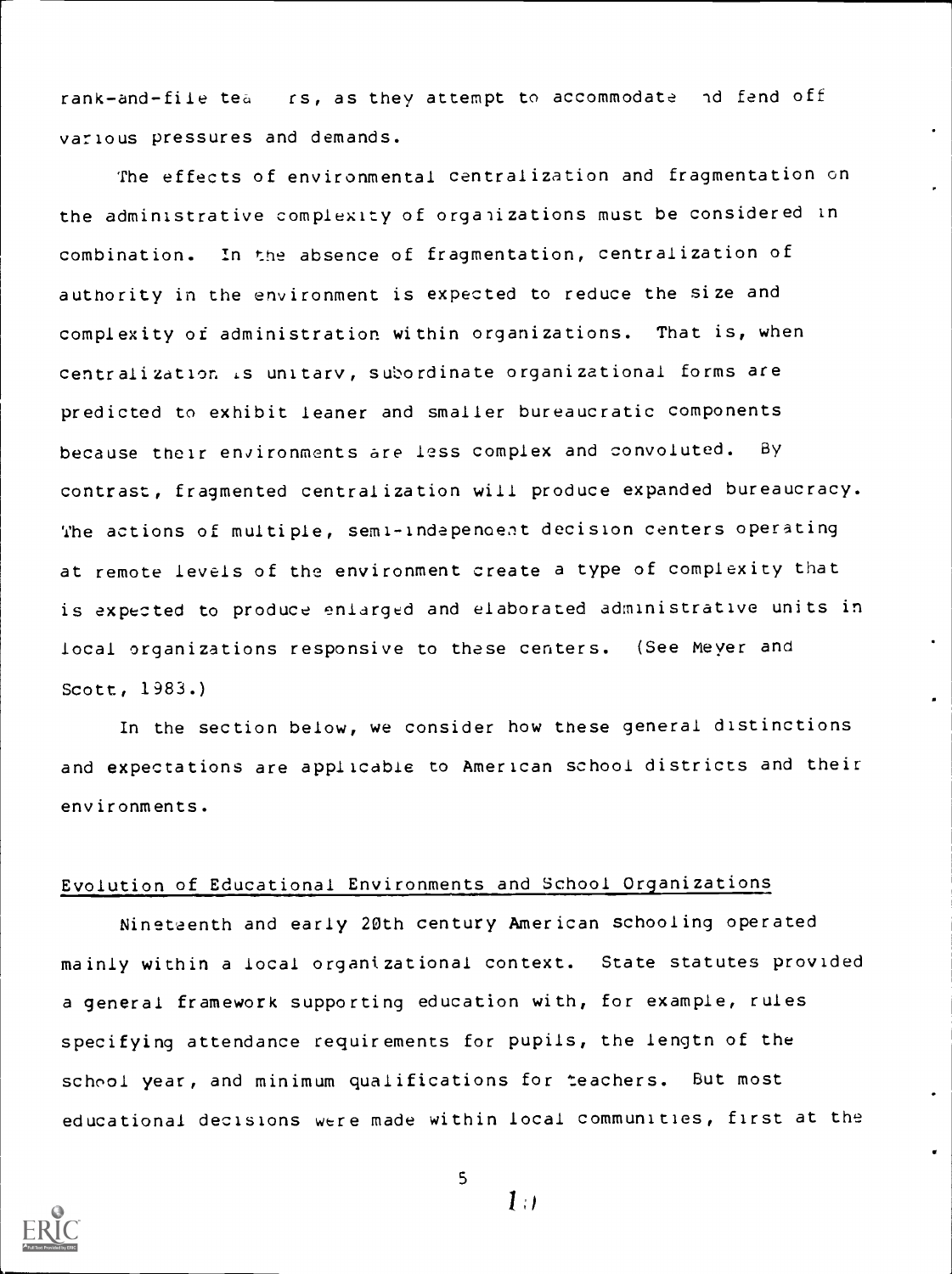school and then increasingly at the district level. Funding provisions were also predominantly local.

The relevant environment was also local, but not necessarily simple. Education affects a wide range of individuals and groups and many specialized interests--from economic and class groups to familial and religious ones--so that schools are often a prime focus of public attention and political pressure. The multiple functions and meanings attributed to education tend to give rise to relatively complex and active environmental pressures, often reflected in boisterous school board or school bond elections and prolonged disputes over the selection of library books or a site for the new school.

We suggest that the local environment of schools often entails complexity but not of the sort that is highly structured. Multiple, urgent and shifting pressures are placed upon school systems, making demands upon board members, principals, and teachers, but they are not likely to foster much administrative expansion. Reactions are more likely to take the form of informal adjustments, changes in role emphases or priorities, and informal cooptation. In the one-school district, much of the administrative burden was not recorded in tne elaboration of formal structure, but in the broad and nuanced definitions of citizen, school oaro principal and teacher.

Beginning late in the 19th century and proceeding up to the present, there has been continuing consolidation of schools. Early in this period, urban school reformers sought to integrate the many schools into a few districts, each with a single sovereign board representing the entire community and managing the schools through a more efficient, bureaucratic district office. Tyack (1974) has chronicled the history of this movement and has characterized its



 $6 \t11$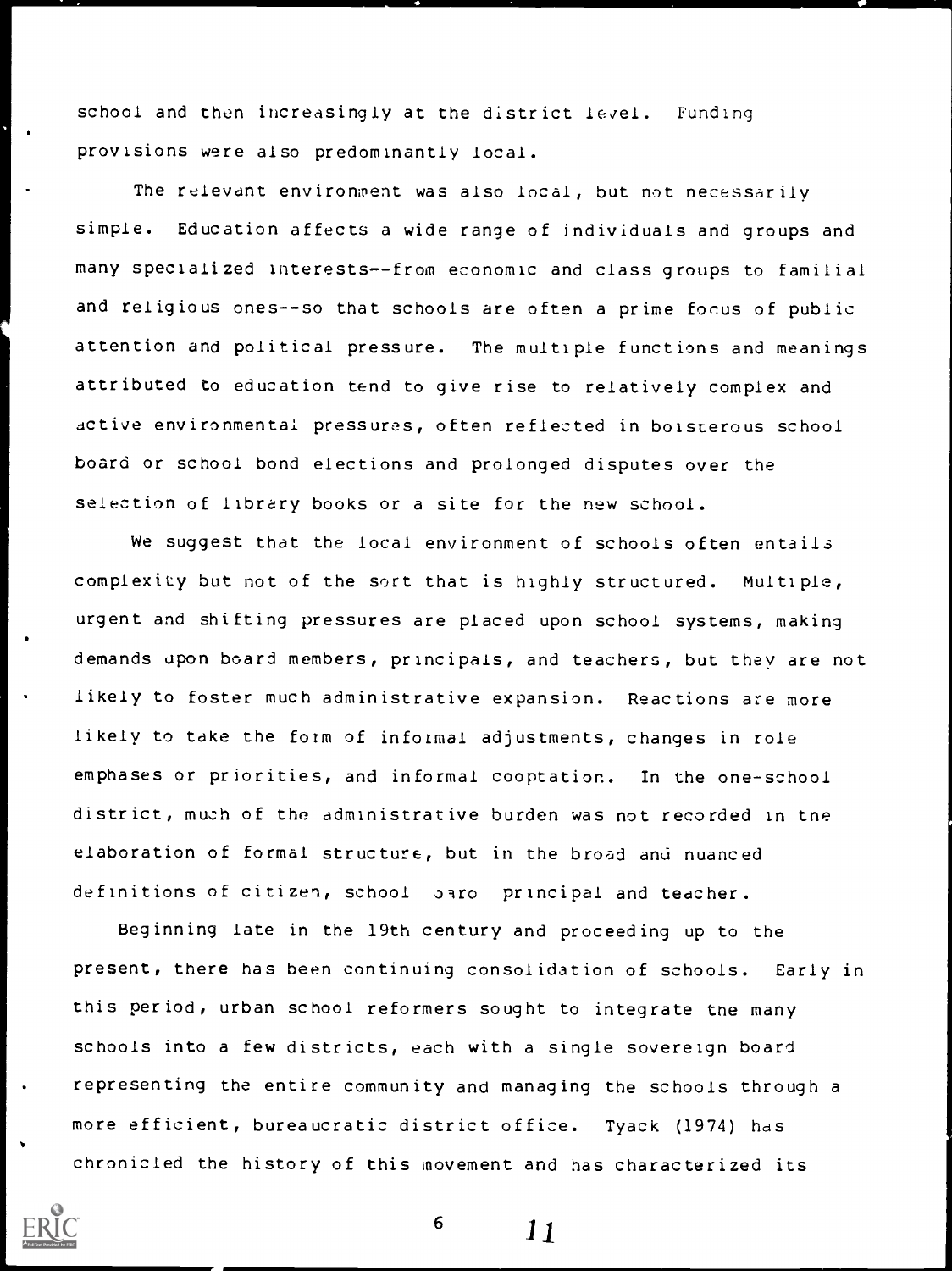driving ideology as an intent to create and impose on all schools "tne one best system." This movement has made steady progress, albeit its development nas been slower and has continued longer than is generally recognized. Data we have compiled and reported elsewhere reveals that the consolidation of schools and districts has continued steadily well into the 1970s. Mean school size has increased from 142 to 440 in the period 1940 to 1980 while the mean number of sunsoi districts per state has declined eight-fold, from 2437 to 330, during the same period (Meyer et al., 1985). This type of centralization has been associated with some bureaucratization of the system: superintendents and their administrative staffs expand over time, and there is increased formalization of administrative roles both at school and district levels. But much of the complexity of the local environment continues to be managed informally.

The 20t'i century has witnessed a great expansion of tne role of the states in education. In recent decades state funding has risen tc match and surpass levels of local funding, and state authority has expanded in all the domains of education (e.g., curriculum, accreditation, setting minimum Ltandards, personnel certification, and meeting the needs of special groups). There has been considerable conflict and much variability in this process, although state authority is constitutionally sound. In the earlier period, and in the present, there is much genuine and legitimated local authority in education, but almost all of it in principle has derived--from the very beginning of mass education--from the state. Thus, even in the 19th century, stands could legitimately impose requirements on local schools: compulsory attendance laws, teacher certification requirements, and all sorts of other specifications. In the early



7

 $1.2\,$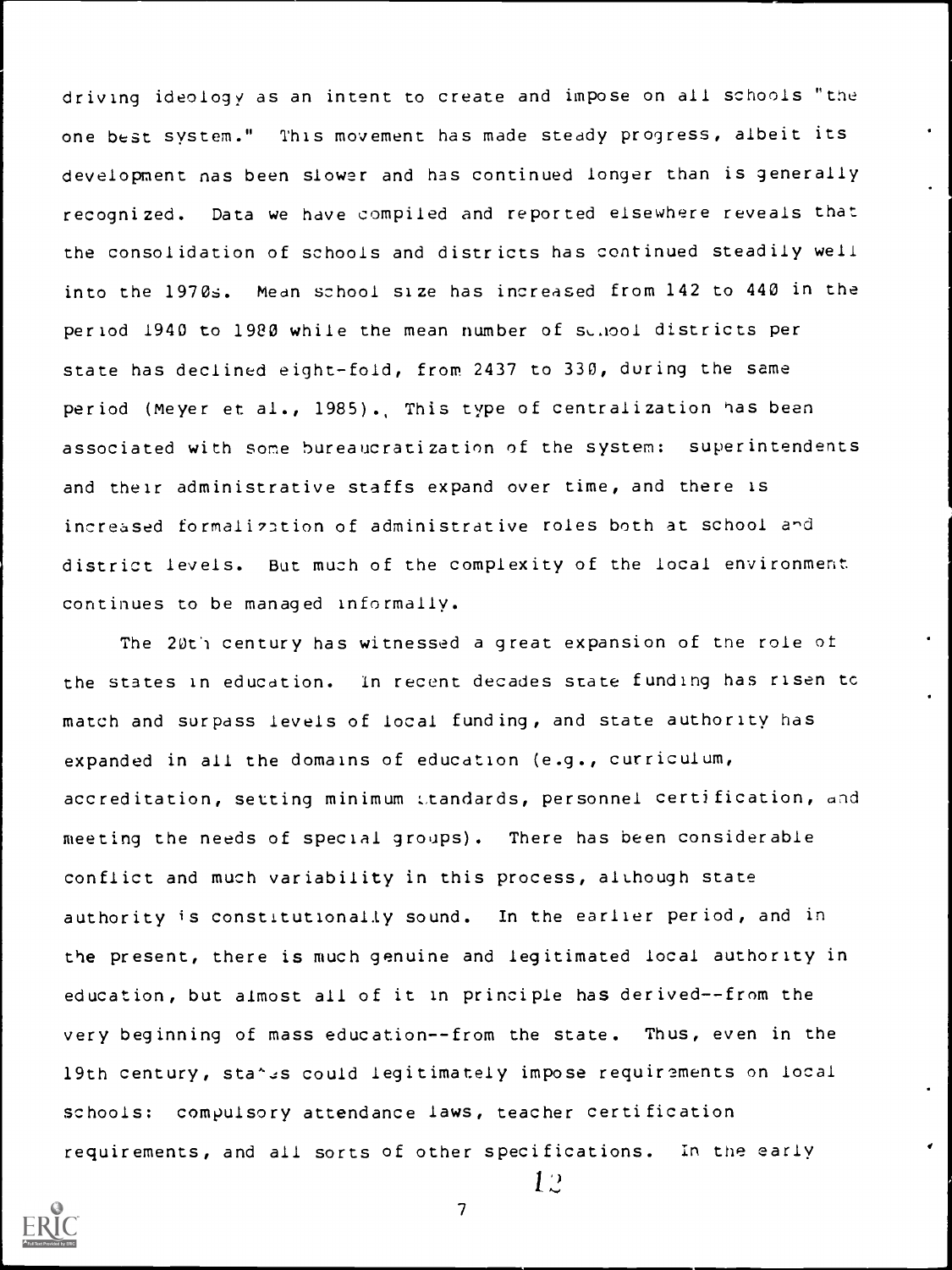period, these control attempts were weak in an organizational sensee.g., the median American state department of education contained a staff of two in 1890 (NEA 1931, p. 5), but the political, legal, and cultural principles of state sovereignty were well established. And as centralization and consolidation has proceeded throughout the 20th century, it has conformed to well established organizational control principles.

Thus, the expansion of state funding and decision making can take the form of direct organizational authority. The impact on local organizat.on, Lollowing tre lines of theory discussed above, is clear. The addition of a strong new level of authority in the environment in one sense adds complexity to the situation of the local school district, but in a more important sense simplifies it. The environment becomes more centralized but also more unified: the organizational rules constituting schooling become more clear, better specified, more uniform and integrated than before. The result is bigger and more standardized school districts, each having a commmon and highly authorized form, with relatively small administrative component.

Although the general trend toward increased state authority over education is clear, states vary enormously in the extent to which funding has become centralized, the development of the administrative and professional capacity of the state educational office that can work to unify educational rolicy, and the political culture supporting a more centralized and integrated view of educational decision making. (See Burliriame and Gesk., 1979; Fuhrman and Rosenthal, 1931; Kirst, 1978; and McDonnell and McLaughlin, 1982.) This variability among



8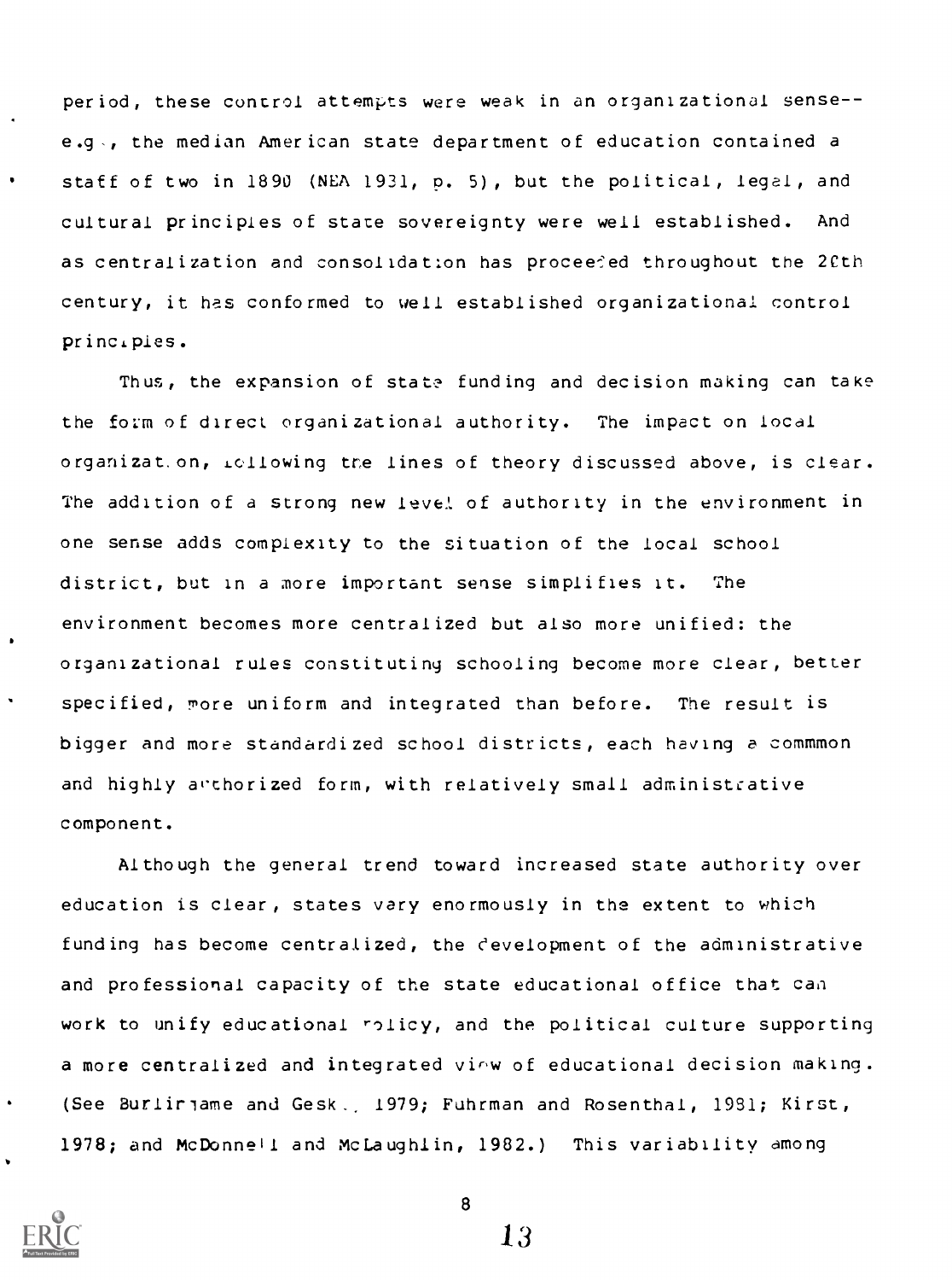states is exploited in our design to test the effects of increased state centralization and unification on local district administration.

Since the early 1960s as a part of the Great Society reforms initiated under Presidents Kennedy and Johnson and continuing through the 1970s, the Federal government has become involved in the funding and management of education. Prior to this time, Federal efforts in education had been highly restricted and conducted with relatively low levels of direct authority. The most prominent Federal programs had been in the area of vocational education, developing in the 1920s, but this effort was limited in funding and largely marginal to main-stream educational programs and institutions. This was due largely to the lack of constitutional provision for a Federal role in education (Timpane, 1975).

The U.S. constitutional pattern--differing greatly from that obtaining in many of -r modern states--has also heavily influenced the evolution of Federal funding and authority in education in recent decades. Rather than expanding direct national controls in the management of education, reform efforts during the 1960s and 70s took the form of categorical or special-purpose programs. Programs were variously developed for the benefit of minorities, the poor, the handicapped, female students, to meet special national defense needs, to improve teaching resources and libraries, and so on. None was concerned with the general support and manage int of education or the general specification of its primary goals or core processes. The diversity and specificity of these programs is suggested by Figure 1, which lists the major Federal funding programs as of 1977. Their funding impact on local school organizations is suggested by Table 1,



9

 $11$ 

 $\bullet$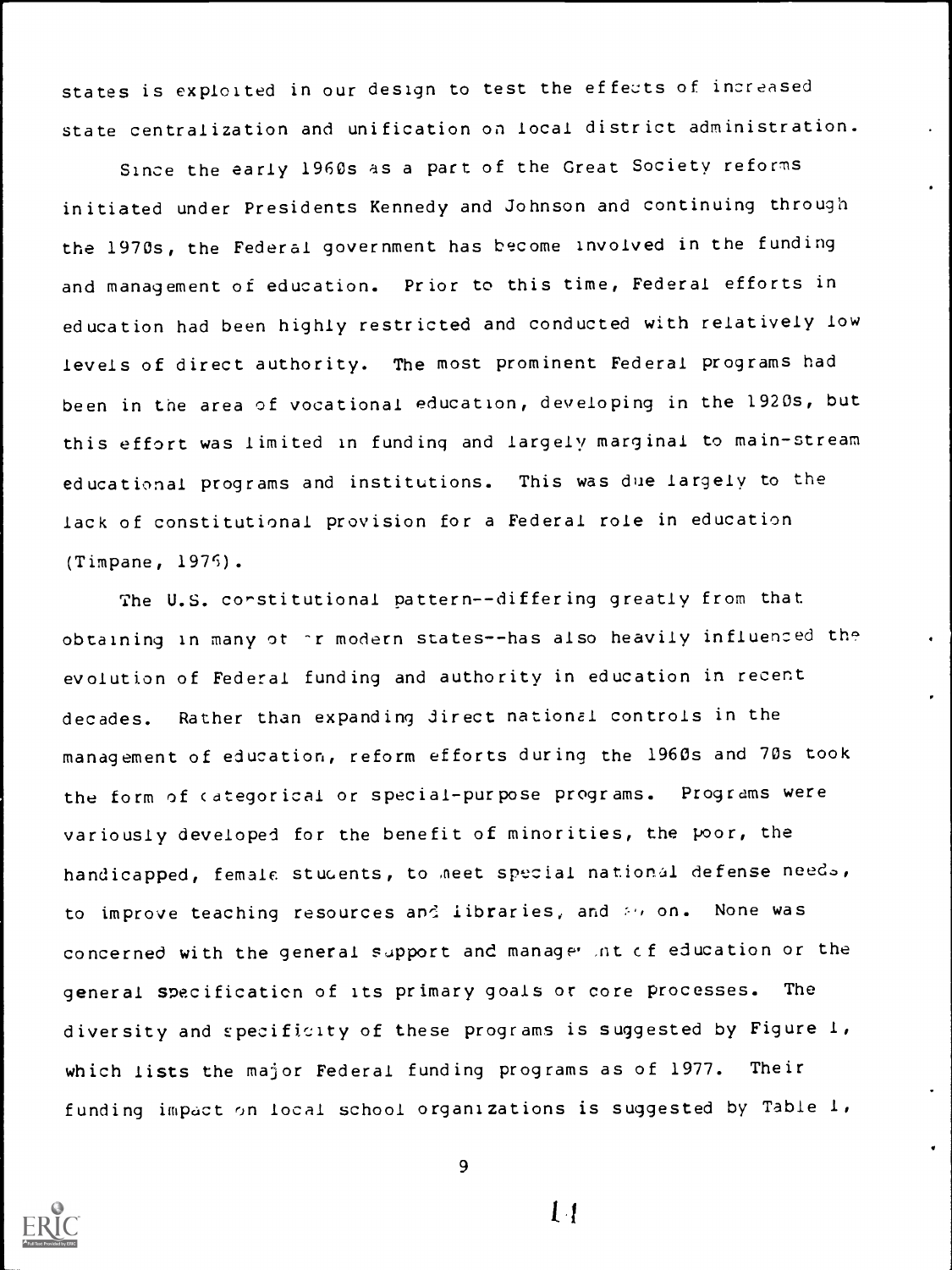which reports the level of funding received from each program by the average school district.

Complexity in the environment has been greatly enhanced by these developments. Not only have decisions become more highly centralized, but the actors involved are both more structured and more fragmented. The various programs establish their own rules of eligibility, of operation, of accounting. Although the bulk of these funds were routed through the state educational agencies, "by 1979, 25 percent of all federal grants-in-aid funding bypassed state governments and was allocated directly to local jurisdictions" (McDonnell and McLaughlin, 1982: 7). Even though the amount of Federal funding never accounted for more than a small fraction of total educational funding--the upper limit reached in 1977 was less than ten percent--the organizational impact on school districts appears to have been considerable. According to our lines of argument, the combination of increased centralization, increased structuring and increased fragmentation should greatly expand the administrative burden imposed on the local level. In a longitudinal analysis within five states, Freeman, Hannan, and Hannaway (1978) show substandial increases in district administrative staff associated with higher levels of Federal funding.

Tnus, by 1977 at the time the data reported here were collected, the environment for U.S. schools was quite complex. Controls at local levels did not disappear, but were increasingly supplemented by programs and requirements developed at state and federal levels. Schooling is under the simultaneous control of parents, local interests and boards, professionals, state authorities and a variety of federal agencies. While the



10

 $\Gamma_0$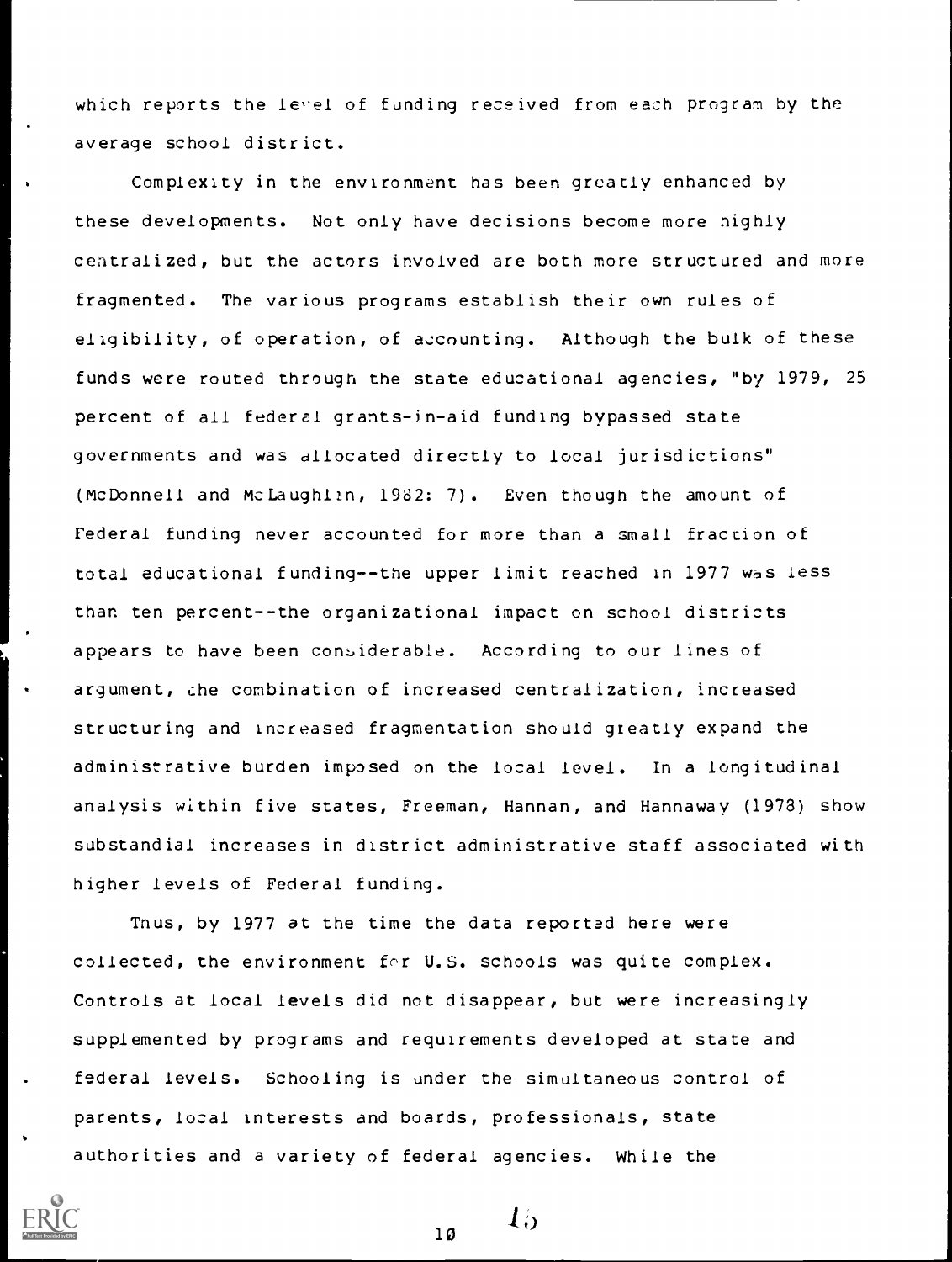environment for all schools is more complex today tnan formerly, we take advantage of existing variability among aistricts and states in in order to examine the effect of these differences on school district structure.

## Design and Hypotheses

A direct examination cf the arguments presented above would investigate the effects that reporting requirements and program fragmentation have on administrative complexity at the district level. We do not have direct measures of environmental complexity, and rely on the results of much past research (e.g., Bankston 1982; McDonnell and McLaughlin, 1982) and the evidence of Figure 1 to show that Federal programs embody the most complex, and state programs the least complex, sets of demands on the local district. We thus take sources of revenue to embody distinctive degrees of complexity, and examine the relation between the district  $\kappa$  sources of revenue and its organizational structure.

The structure of the district organization is measured in two distinct areas: administration and instruction. We argue that environmental complexity is mirrored in the complexity of administrative roles, enabling the organization to buffer the actual work done from external change and demands. The corollary is that instru tion, the technical work of the district, should not be much affected by environmental complexity.

As a baseline, we expect that more revenue of any sort tends to expand the district organization along any dimension. We thus focus on the relative effects of the sources of revenue, and not on their absolute effects. Our hypotheses are:



11

It)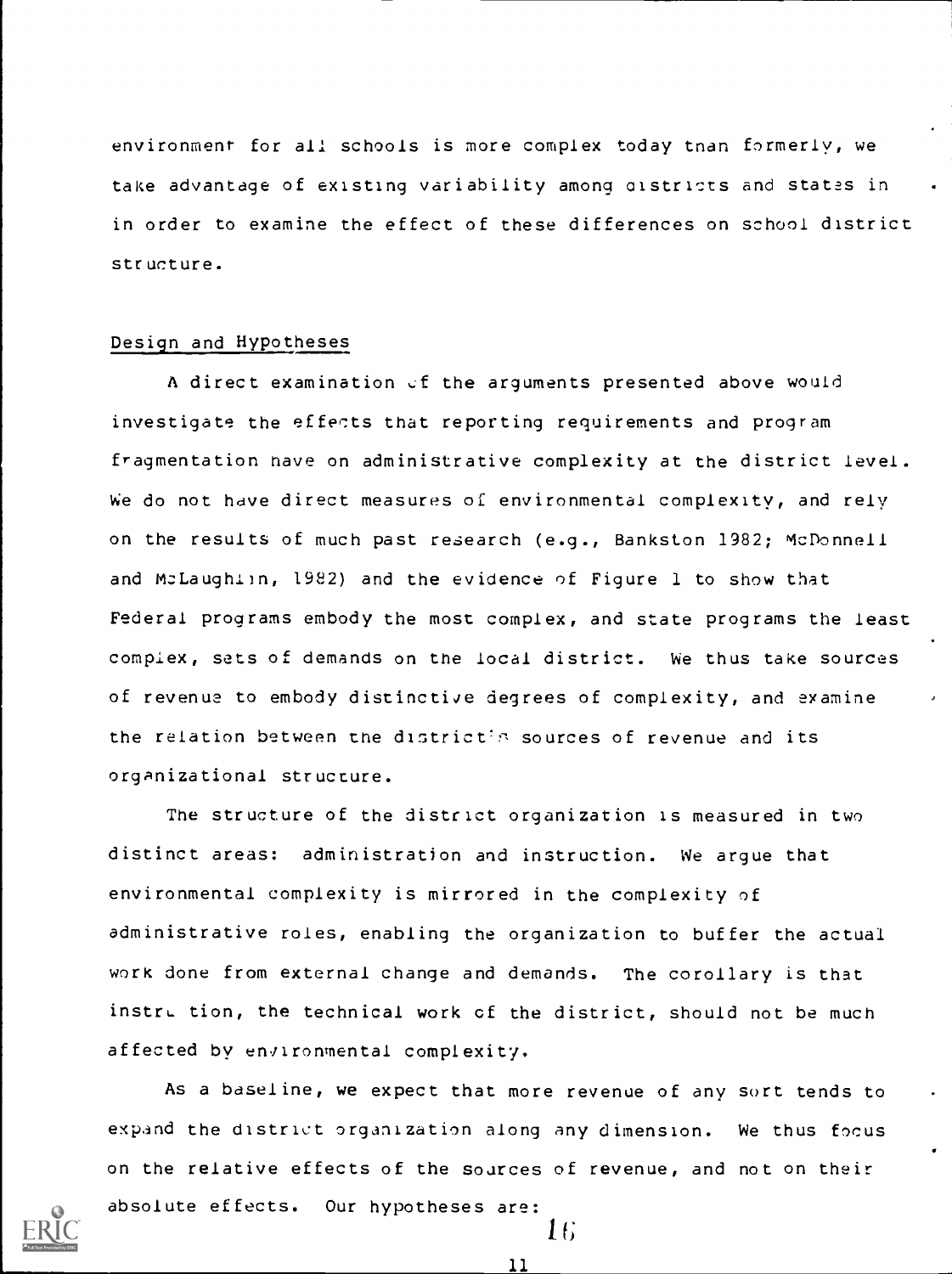1. Federal funding involves especially large increases in district administrative work compared to those of state or local funding.

2. State funding involves lower increases in district administrative work than do either Federal or local funding. Since the local environment is less organizationally structured, we expect the impact of its complexity on formal administration to be less, but still perhaps greater than the state-level effort.

3. There are fewer significant differences between Federal, state, or local funding effects on the amount of district instructional roles and expenditures.

As an extension of this line of reasoning, we cake advantage of a measure of state programmatic centralization developed by Wirt (1978) to rgue:

4. The centralization of a state's educational system lowers the degree of administrative complexity of school district organizations, independent of any funding effects.

Our main interest is to explore the Federal effect suggested by Hypothesis 1, since the Federal system is highly unusual in its degree of bureaucratic fragmentation, providing the best test of our central theme. We can go further than a simple aggregated Federal effect by examining the effects of specific Federal programs. Over time, these programs have been captured by the state departments of education; the funding channels have become less uncertain and the reporting requirements less extensive. Recently instituted Federal programs should thus have larger effects on district administration tnan older ones. In our data, this involves a comparison between the ESEA



12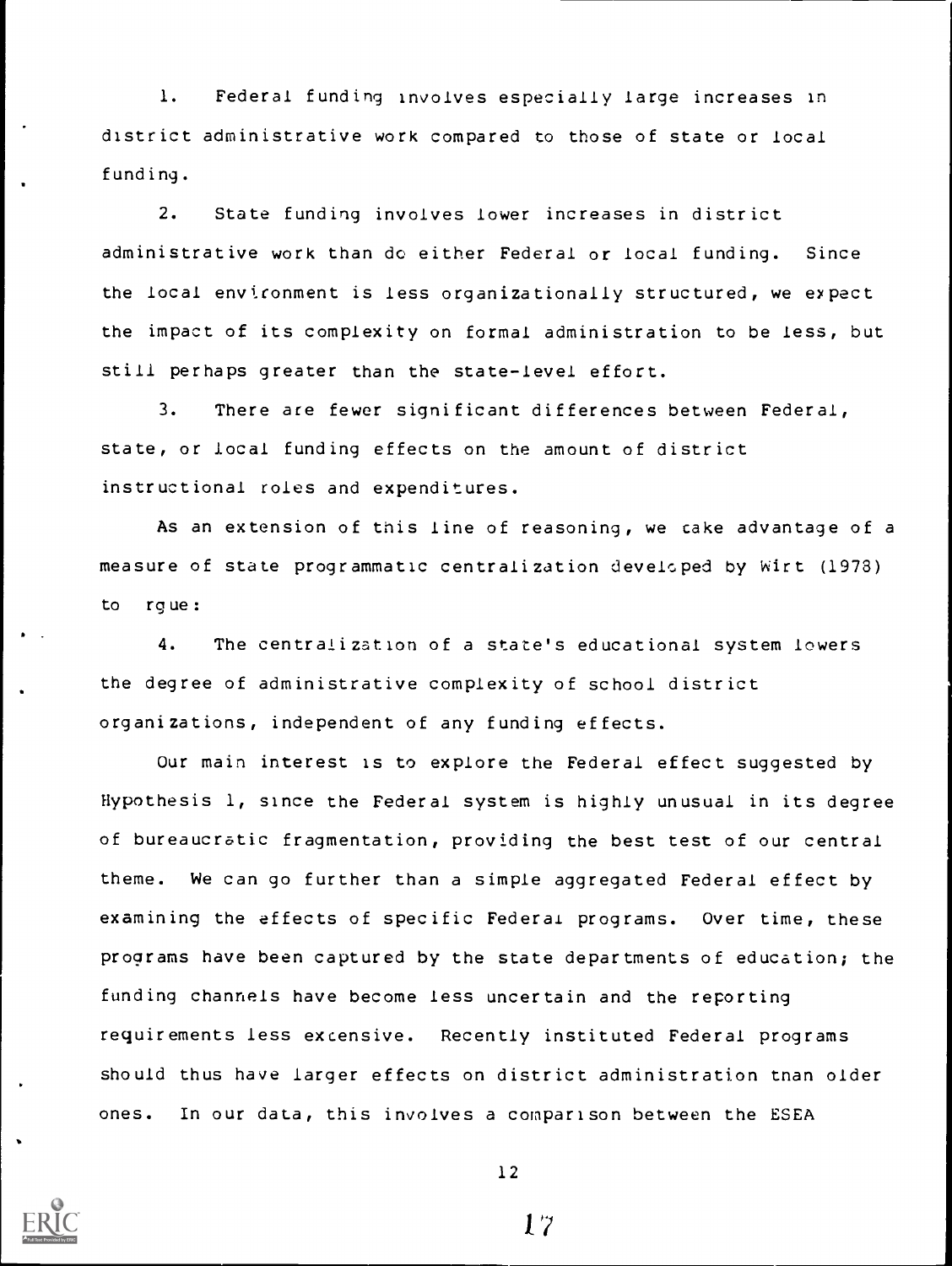programs and the older Federal vocational programs. Our final hypothesis is thus:

5. Funding from newer Federal programs leads to more expansion of district administration than does funding from older Federal programs.

## Data

Data for this study are taken from four independent governmental surveys done in 1976-77. .These are the Bureau of the Census' Survey of Local Government Finances, the Elementary and Secondary Staff Information Survey of the Equal Employment Opportunity Commission, the Elementary and Secondary School Civil Rights Survey of the Office of Civil Rights, and the Tabulations of Census Data by School District done by the National Institute of Education. These surveys can be used in conjunction because of the important work of the National Center for Education Statistics in merging and editing the files. Since each survey has its own unique history, this combination of data from different sources is only available for 1975-76 and 1976-77.

With the exception of the personnel data supplied by the Equal Employment Opportunity Commission, each survey attempted to reach all 16,853 school districts in the nation. Due to missing cases and data errors, the analyses involving expenditure variables employ 9,844 cases, and those involving personnel variables use 5,579 school districts.

Below is a description of the variables in the analyses. Table 2 gives their means and standard deviations.



13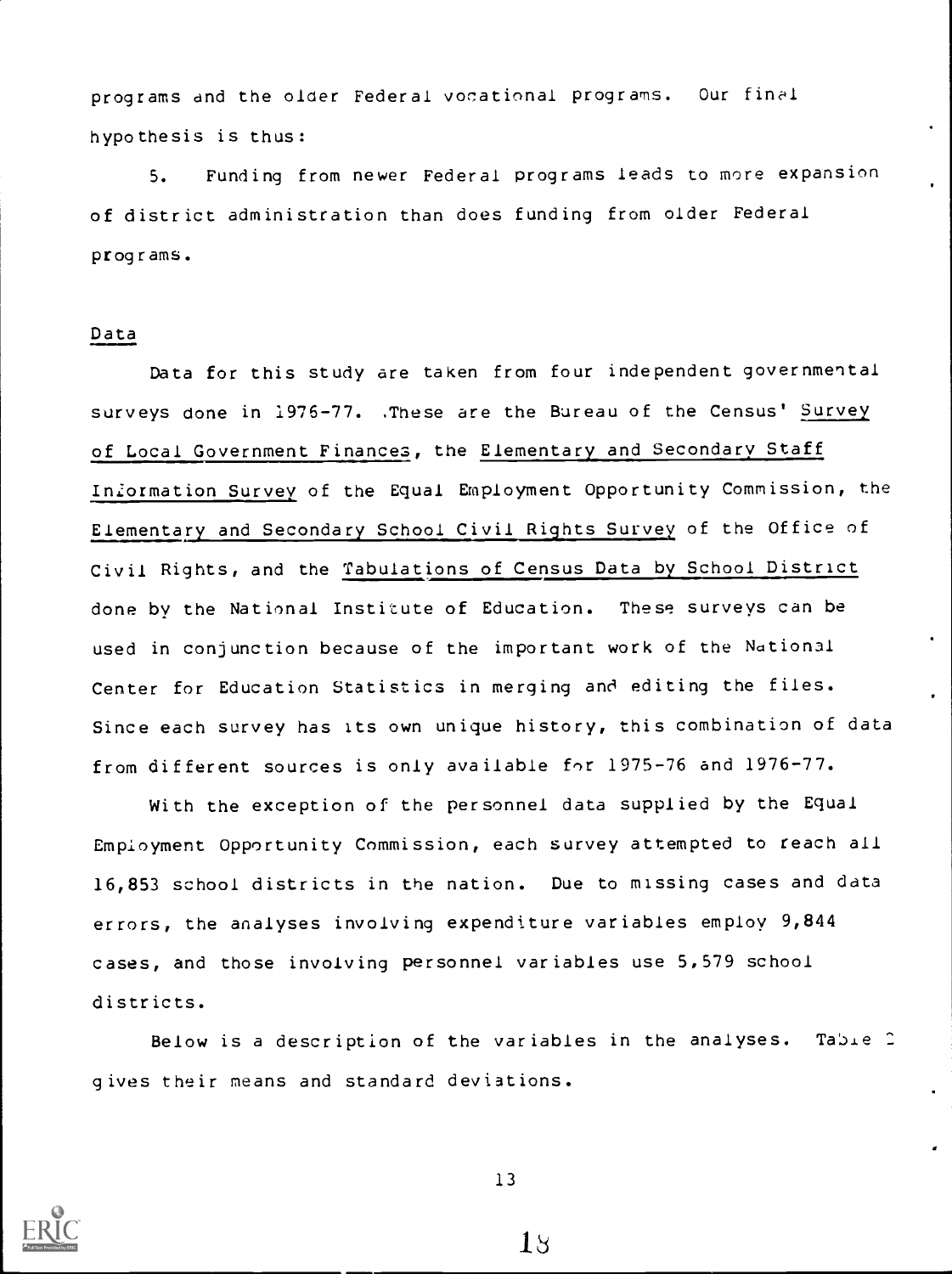#### Dependent Variables

Administrative Positions--the total number of district and school administrators. School administrators include principals and assistant principals. District administrators include superintendents, assistant superintendents, and special services administrators. Collected by the Equal Employment Opportunity Commission, Fall 1976.

Teaching Positions--the total number of teachers in the district, including elementary and secondary school teachers and teacher's aides. Collected by the Equal Employment Opportunity Commission, Fall 1976.

Administrative Expenditures--Total administrative expenditures as measured by the Bureau of the Census 1976-77 Survey of Local Government Finances.

Teaching Expenditures--Total instructional expenditures, also measured by the Bureau of the Census 1976-77 Survey of Local Government Finances.

#### Independent Variables

State Funds--Total revenue received by the district directly from the state. All revenue variables were collected by the Bureau of the Census 1976-77 Survey of Local Govenrment Finances.

Local Funds--School district revenue derived from local sources. These include the property tax, the parent government (local city or county), and revenue from other school districts.

Federal Funds--Scnool district revenue from the Elementary and Secondary Education Act (ESEA), the National Defense Education Act



$$
^{14}~19
$$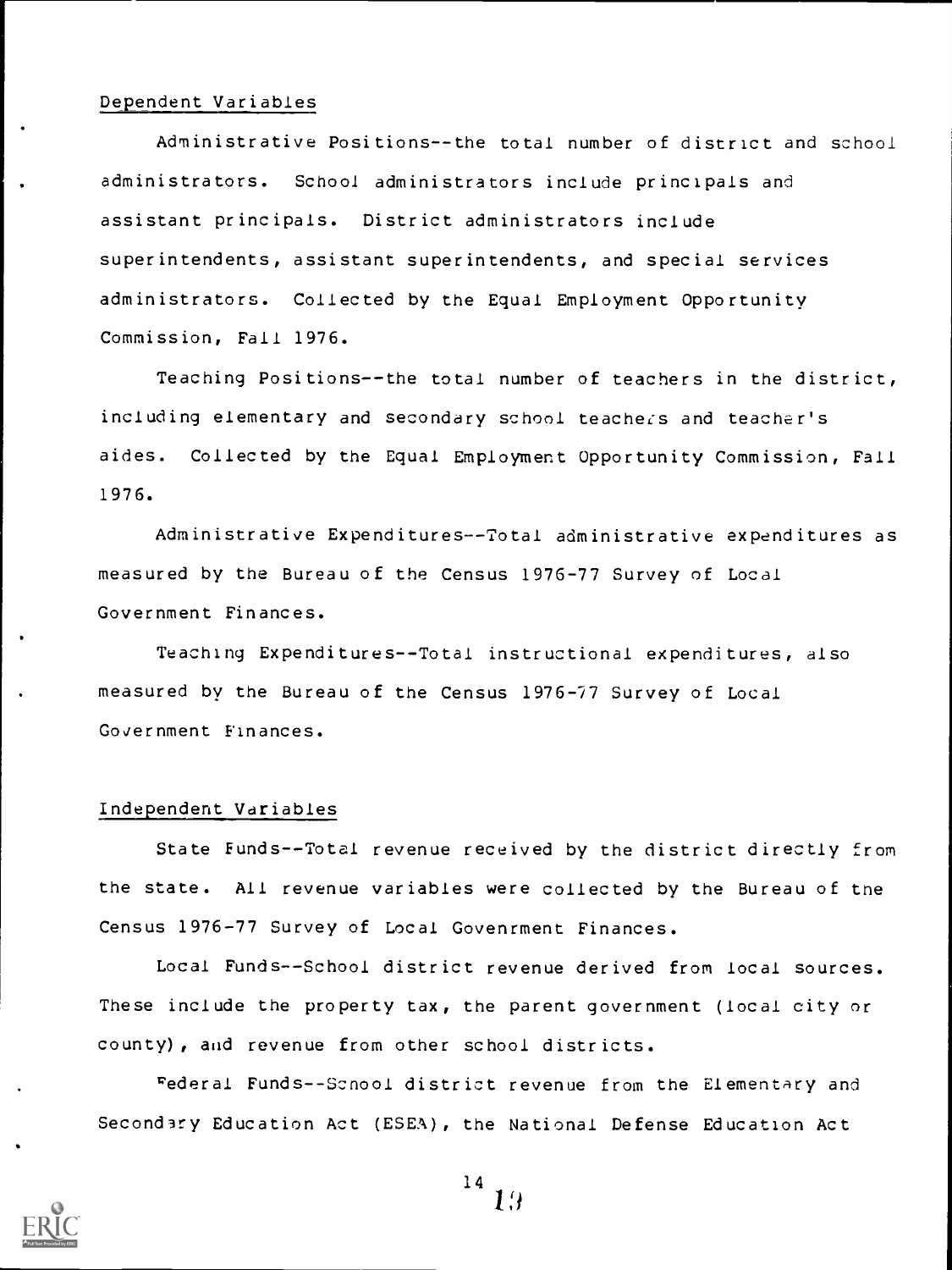(NDEA), Federal Vocational Programs, School Lunch monies, and direct Federal aid through Public Laws 815 and 874.

State Centralization Index--Wirt's (1978) measure of the programmatic authority of the state department of education. Wirt did content analyses of state law involving items such as accreditation, textbook, and attendance requirements, and combined these into an index varying between 0 and 6.

Enrollment--Total enrollment in the district, measured by the Bureau of the Census, 1976-77 Survey of Local Government Finances and edited by the National Center for Education Statistics.

Urban, Suburban-two dichotomous variables (Rural is the omitted category) , developed from a Bureau of the Census code based on population count.

Black Students- -The total number of black pupils in the district, collected by the Office for Civil Rights, Elementary and Secondary School Survey, Fall 1976.

Poor Students--Tne total number of children between 6 and 17 in the district who were classified as poor by the National Institute for Education, Special Tabulations of Census Data by School District.

South--A dummy variable coded 1 if the district was in a southern state.

### Analyses

The models reported here are multivariate regression analyses of the effects of levels of funding from local, state, and Federal sources on school district administrative staff size and expenditures. The control variables described above are included in the models. For



15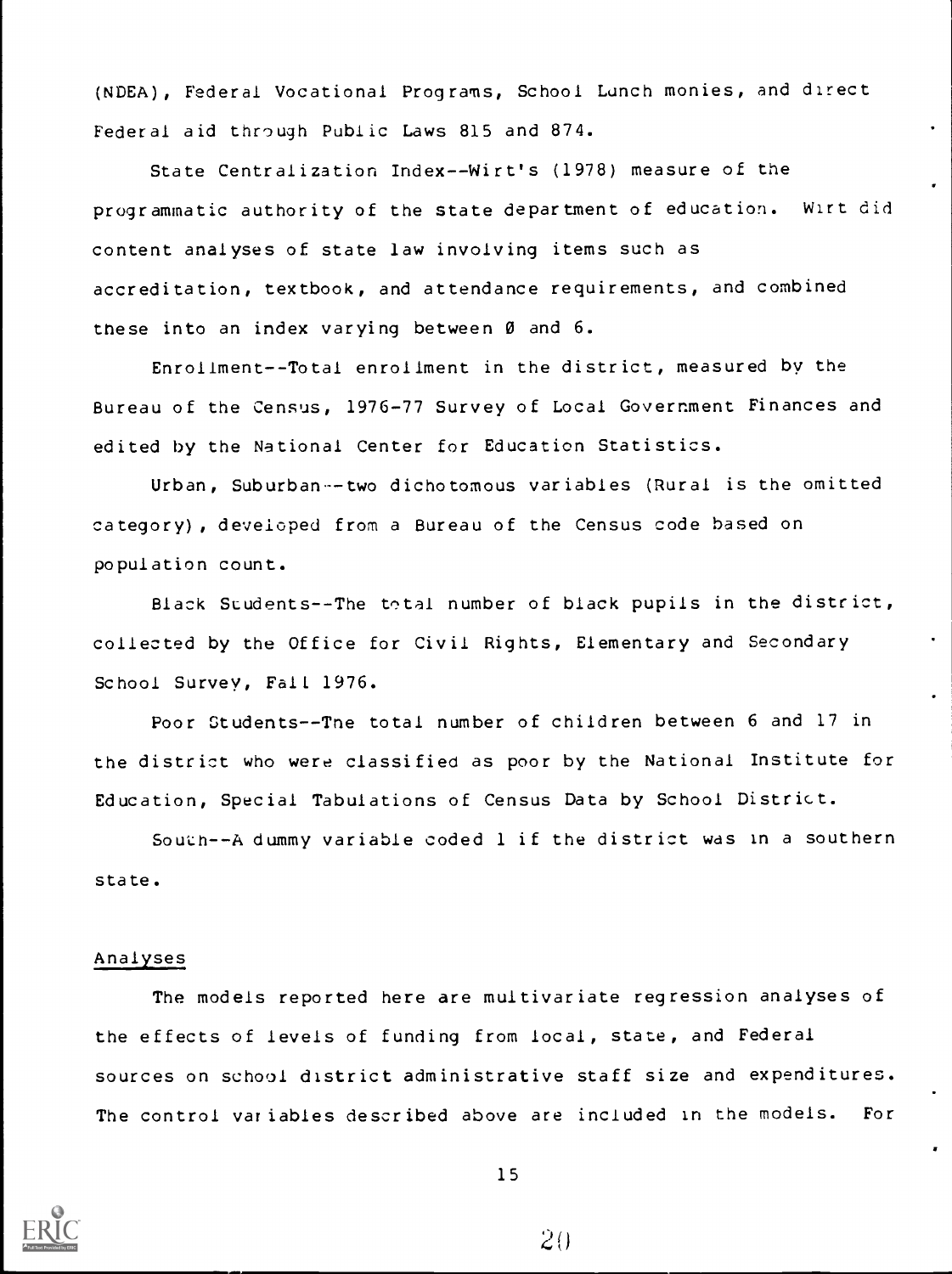comparative purposes, effects of the same independent variables on district instructional staff size and expenditures are also estimated.

Since our dependent variables are raw staff size and expenditure figures, rather than ratios of these figures to, for instance, enrollments, they are naturally scaled to district size. This poses no problems for examining the effects of our main independent variables--funding dollars from various sources--since these are also naturally scaled to size. This is also true of a number of our control variables, such as number of black students or students from families below the poverty line or district enrollment itself. The other control variables do not have this buiit-in prope:tv. It makes sense to hypothesize that the effects of state educational centralization, the urban or suburban character of the district, and location in the South, affect administrative staff size or expenditure in proportion to the size of the district. For instance, location in a centralized state might lower the number of administrators in a small district by less than one full position wnile the same effect in a large district might amount to a half-dozen positions. Thus, in our analyses, the effects of state centralization, urban and suburban location, and Soutnern location, are estimated with these variables interacted with the enrollment of the district.

In estimating the equations, ordinary least squares techniques are not really appropriate. All our variables, both independent and dependent, are very highly skewed in distribution, since they all reflect size variations, which are very great. Thus the residuals in ordinary least squares analyses are very far from normally distributed. Bigger districts have much bigger staffs, more funds of all sorts, and will tend to have larger errors in absolute terms. Our

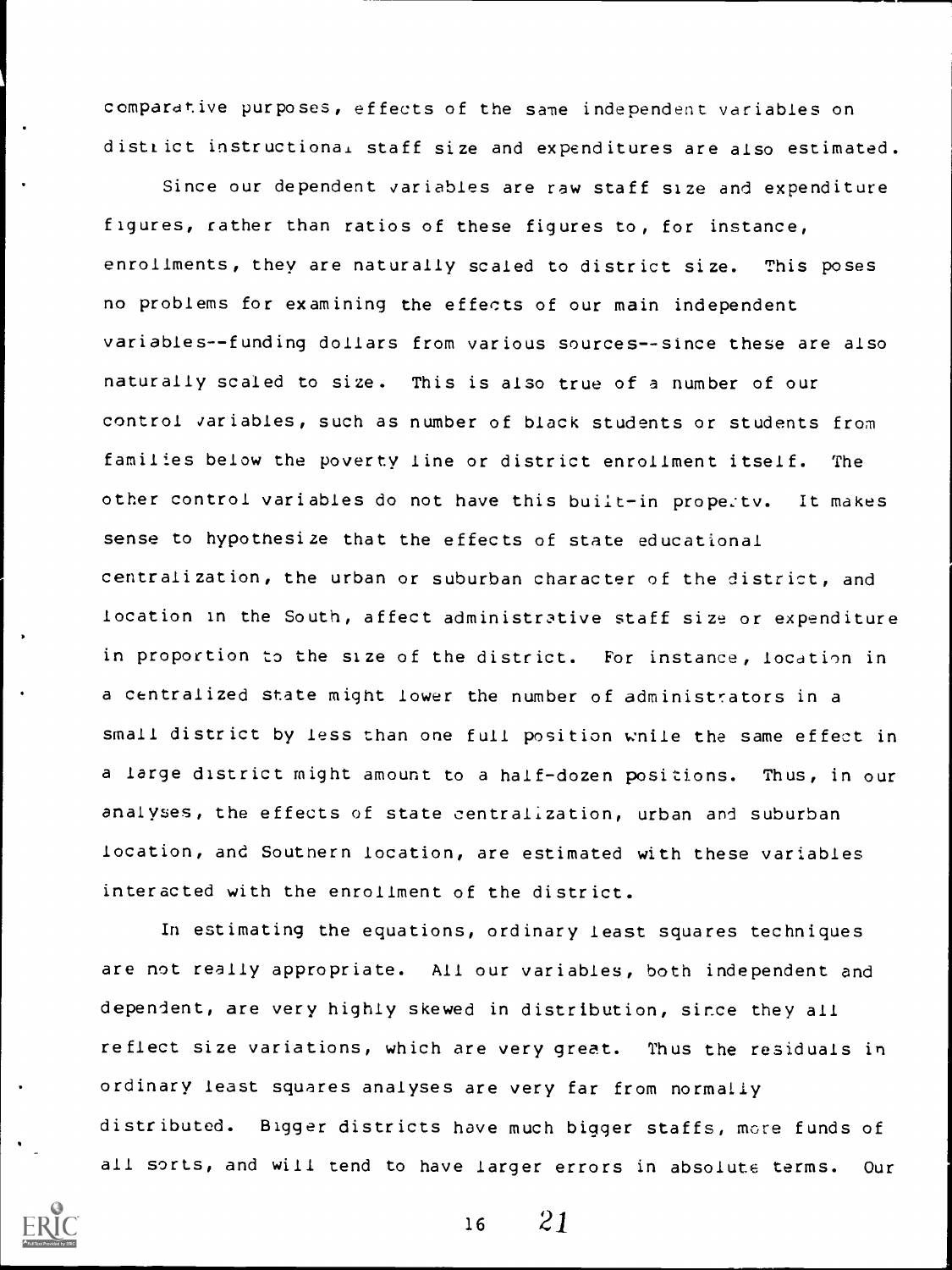solution is to weight all terms in the equations by the reciprocal of district enrollment, for estimating purposes--i.e., to use weighted least squares estimation. The interacted dichotomous variables thus in practice revert to dichotomous ones: the number of poor students becomes the percentage of poor students, and the amounts of revenue become the amount of revenue per student. This produces analyses with better distributed residuals, as well as less skewed variables.

#### Results

Table 3 reports multivariate analyses of the size of district administrative staff (Equation 1), and of administrative expenditures (Equation 3). For comparative purposes, effects on instructional staff size (Equation 2) and expenditures (Equation 4) are also presented.<sup>\*</sup> To simplify presentation, the staff size estimates are made in terms of 1/1000 of a position. Table 4 presents the same equations but disaggregates the Federal effect into ESEA, Federal Vocational Education, and NDEA sources. Table 5 facilitates comparisons of revenue effects by showing ratios of the coefficients of Federal, state, local, and ESEA revenues.

The analyses support the hypothesis that Federal funding dollars have much larger effects on administrative expenditures and staffs than do local and state funding. Table 5 shows that, measured in terms of administrative positions, Federal funding produces twice as many administrators as local funding, and five times as many as does

We also examined effects on reported district professional staff size, on the hypothesis that fragmented Federal programs might increase this variable. The results are unconvincing, and we omit the analysis for simplicity.



 $2\overline{z}$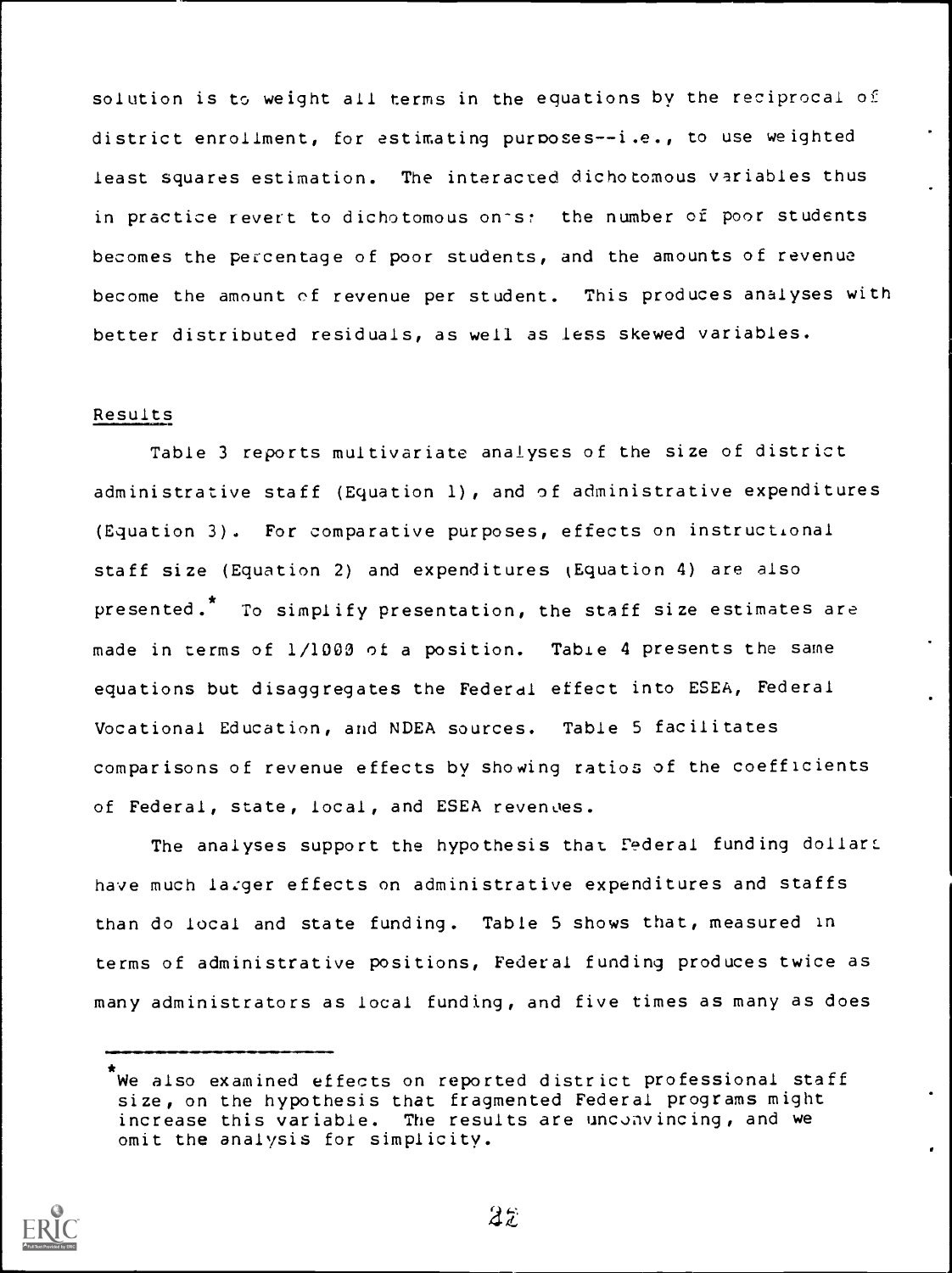state funding. The expenditure effects differentials are both on the order of two to one. And these relative differences are not duplicated in the regressions on instructors or instructional expenditures (for the latter there is essentially no difference between the estimated effects of Federal, state, and local sources of revenue) .

The hypothesis that local funding generates more administrative personnel than state funding is supported-- its effect is about three times as large. In all other areas, including administrative expenditures, there is little difference between the two sources. Thus, funding from the (presumably complex but less structured) local environment expands differentiated administrative roles, but not expenditures. It can be assumed that given individuals take on more roles.

The effects of programmatic centralization by the state are also mixed. Where states have more programmatic authority (over attendance rules, textbooks, and so on) school districts have smaller administrative expenditures. They also have lower instructional expenditures, but the effect is not as large. The size of the administrative component is not significantly affected by state centralization at the .01 level, however, while the number of teachers does decrease.

The effects of the control variables, in these analyses, seem straightforward. Enrollment by itself naturally increases administration and especially teaching staffs and expenditures. Southern, suburban, and urban districts have lower administrative expenditures, but not staff sizes. Districts with more poor students have higher administrative expenditures and staff sizes,

1R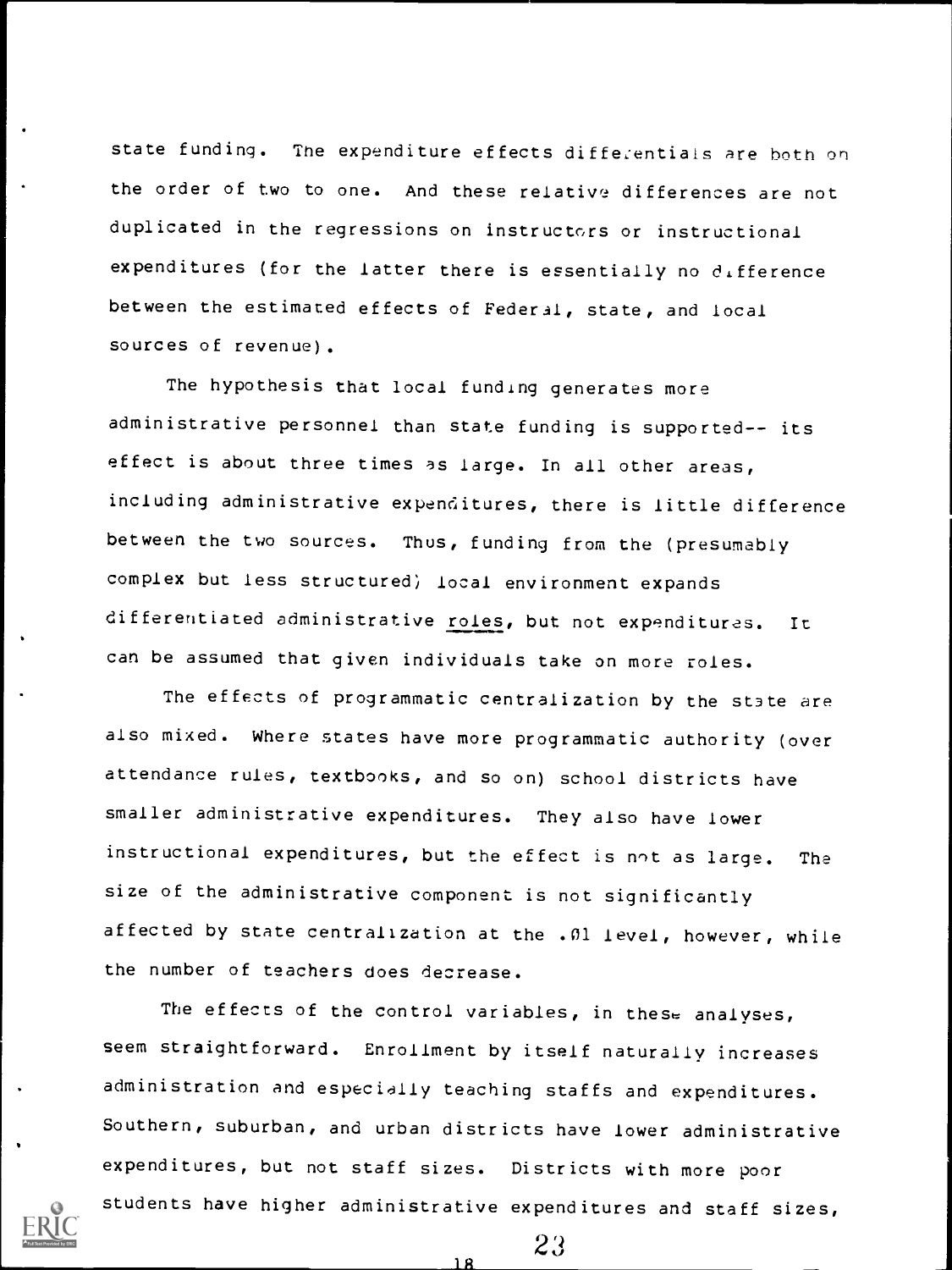though the same result does not hold for the presence of more black students.

Table 4 reports the results when Feoeral funding is broken down by its main component programs, on the hypothesis that the more recent Federai reforms generate higher administrative burdens than do older programs such as Vocational Education, or the National Defense Education Act programs. The newer reforms of the 1960s and 1970s are covered in the Elementary and Secondary Education Act expenditures.

ESEA revenues do generate high levels of administrative expenditure and staffing. Table 5 makes clear the effects of ESEA funding: an ESEA dollar creates five times the administrative expenditures of a state or local dollar; its effects on administrative positions are seven times larger than the local effects, and twenty times larger than state effects. While its effects on instruction are also larger than those of other sources, .hey are not nearly so disproportionate.

Vocational education--the oldest and most routinized Federal program--shows much lower effects. NDEA revenues have substantial effects on administrative positions, but negative effects on expenditures, particularly instructional expenditures. This probably has to do with the kinds of districts that are targeted for NDEA funds. The coefficients of the control variables in these analyses remain similar to those reported in Table 3.

Overall, our analyses provide strong support for Hypothesis 1--the idea that Federal funding especially increases district administrative loads--and also for the idea (Hypothesis 5) that



 $2\sqrt{1^9}$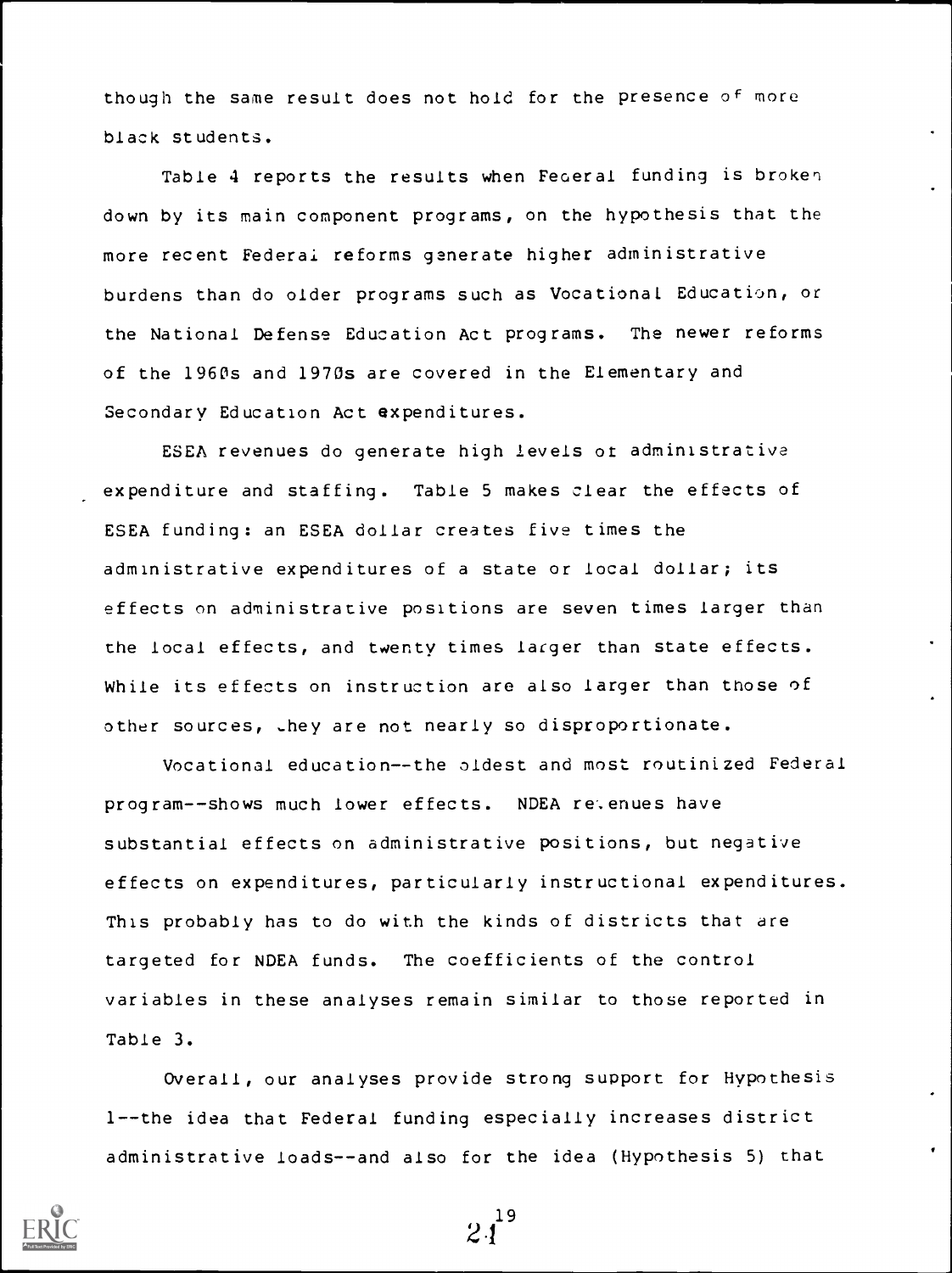this is especially true of the more recent Federal programs. Hypothesis 3, that these effects are distinctive to administrative work and are much less true of instructional work, is also supported. Hypothesis 2, that state funding produces even lower administrative burdens than local funding, is supported in terms of administrative positions in disccicts, but is not supported when the administrative load is measured in terms of expenditures. This weak support is consistent with our argument about the less structured character of the local environment. Similarly, the results on Hypothesis 4--that state centralization lowers administrative loads--is supported by data on expenditures but not by data on personnel.

Clearly, these results provide strong support for the idea that fragmented centralization especially increases local organizational bureaucratization. There is also support for the idea that environmental complexity that is less structured (i.e., the situation of the local environment in American education) has an impact on administrative expansion, but a more moderate one.

#### Conclusions

We have described the funding environments of American public school districts, to see whether the organized complexity of these environments predicts administrative elaboration in both positions and funding. Our results show that Federal funding--especially in the newer Federal educational programs--generates unusually high levels of administrative expenditures and staffing size, in comparison to state and local funding. There is some further evidence that state funding and

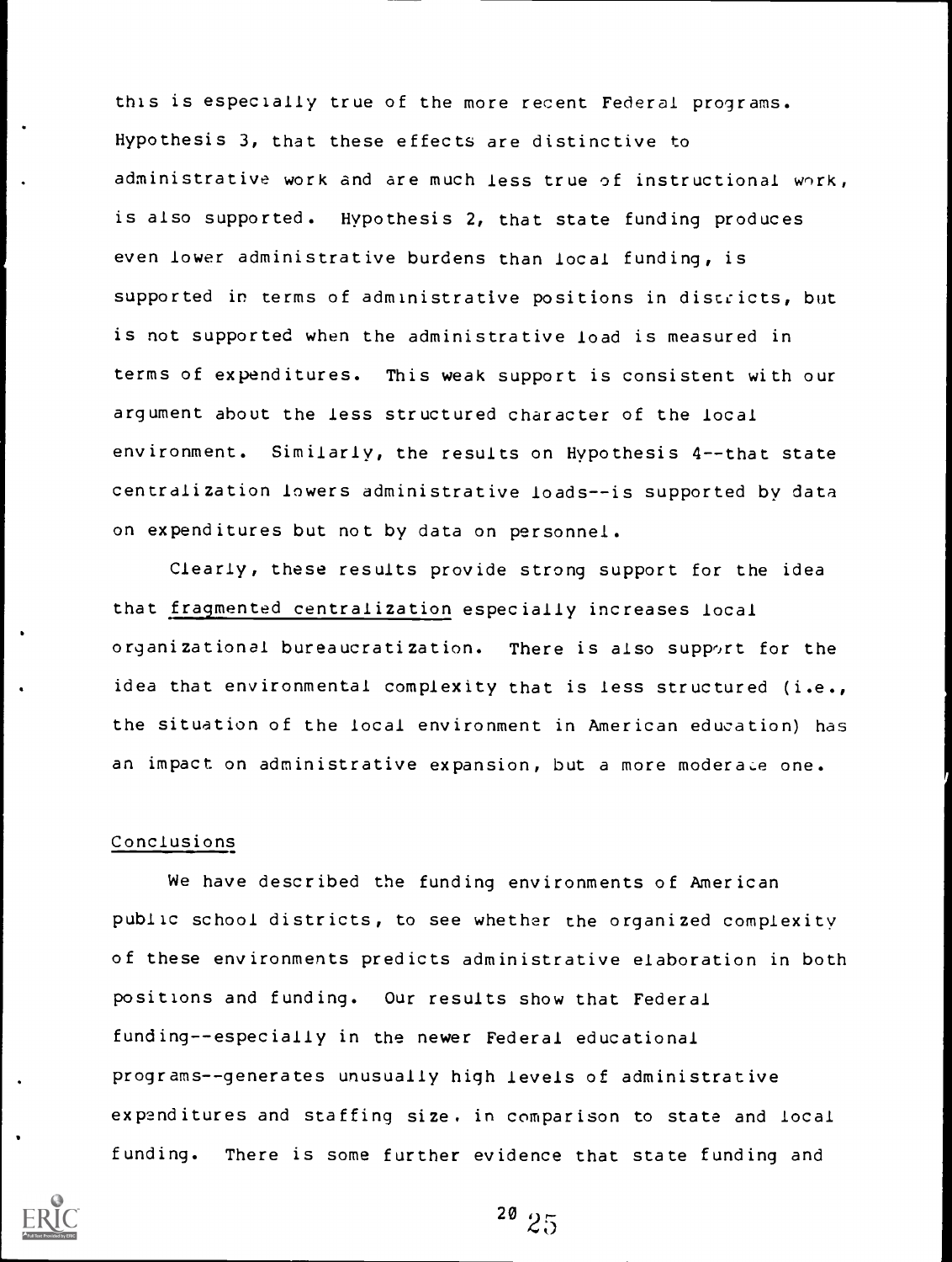centralization reduce relative levels of administrative expenditures in comparison to the effects of local funding.

The results of our district-level analyses in some respects contrast with those we found in an earlier analysis, using data aggregated to the state level (Meyer et al., 1984). There, we found dramatic organizational changes over time, apparently reflecting the general expansion of state and Federal funding and authority, but few dif' ences among states in aggregated administrative expenditures or positions dependent on particular patterns of (aggregated) state and Federal funding. It seems clear that the present analysis--conducted at the appropriate level of analysis--is to be taken much more seriously. The fact that state expansion produces much larger districts, with corresponding changes in administrative structure, is apparently inadequately controlled in tne earlier analyses. Our central result on the special administrative burden created by Federal funding very much supports the results of an earlier analysis of district structures within California (Freeman, Hannan, and Hannaway, 1970) ; though in that study state funding was also associated with expanded administrative work (perhaps reflecting the distinctiveness of California) .

These results lend considerable support to the idea that a complex or fragmented organization environment is likely to expand the administrative burdens of an organization. In the case of education, such burdens take on clear meaning--specialized outside agencies (recently, especially agencies at the Federal level) provide funds in exchange for detailed administrative controls and reports. Sometimes, tnere



 $21 - 25$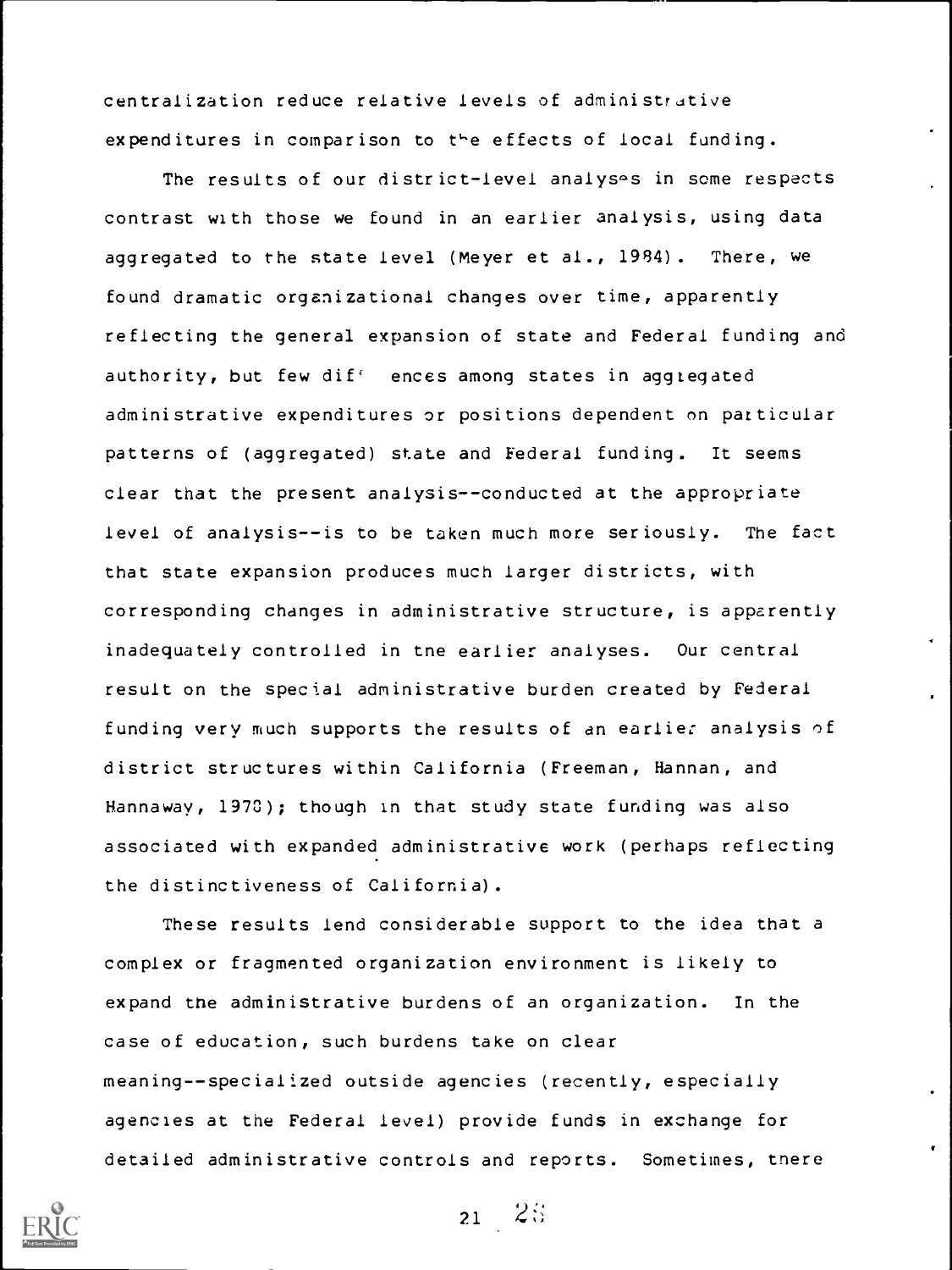have even been external rules in effect requiring local schooling organizations to differentiate their programs administratively in term., of the external funding and requirements involved. Our results suggest that over time, with routinization, such effects may decrease -- certainly we have little evidence that the older vocational education supports are now accompanied by much special administrative pressure.

Our results come from the late 1970s--the period of high and recent reformist Federal intervention into many aspects of education. It seems likely that the administrative effects of the recent programs--designed, as they well, t penetrate and reconstruct aspects of local education--have attenuated over time. Federal funding has shifted away from special purpose grants toward block grants, and has shifted from programs attempting direct controls over local educational organizations toward programs filtered through state education departments. The long-run effects of these changes has undoubtedly been to reduce the local administrative burden, and probably to reduce the special effects of Federal funding on this burden that we have reported here. Further research covering more time periods would be useful in examining this question.

It would also be useful, in further work, to see if the earlier periods of expansion in state organizational control and funding were accompanied by similar special effects on local administration. In the short-term, the addition of a new organizational layer should always add complexity. But the state's role in education has typically been rather simple and direct-- the expansion of that role is closely tied to the

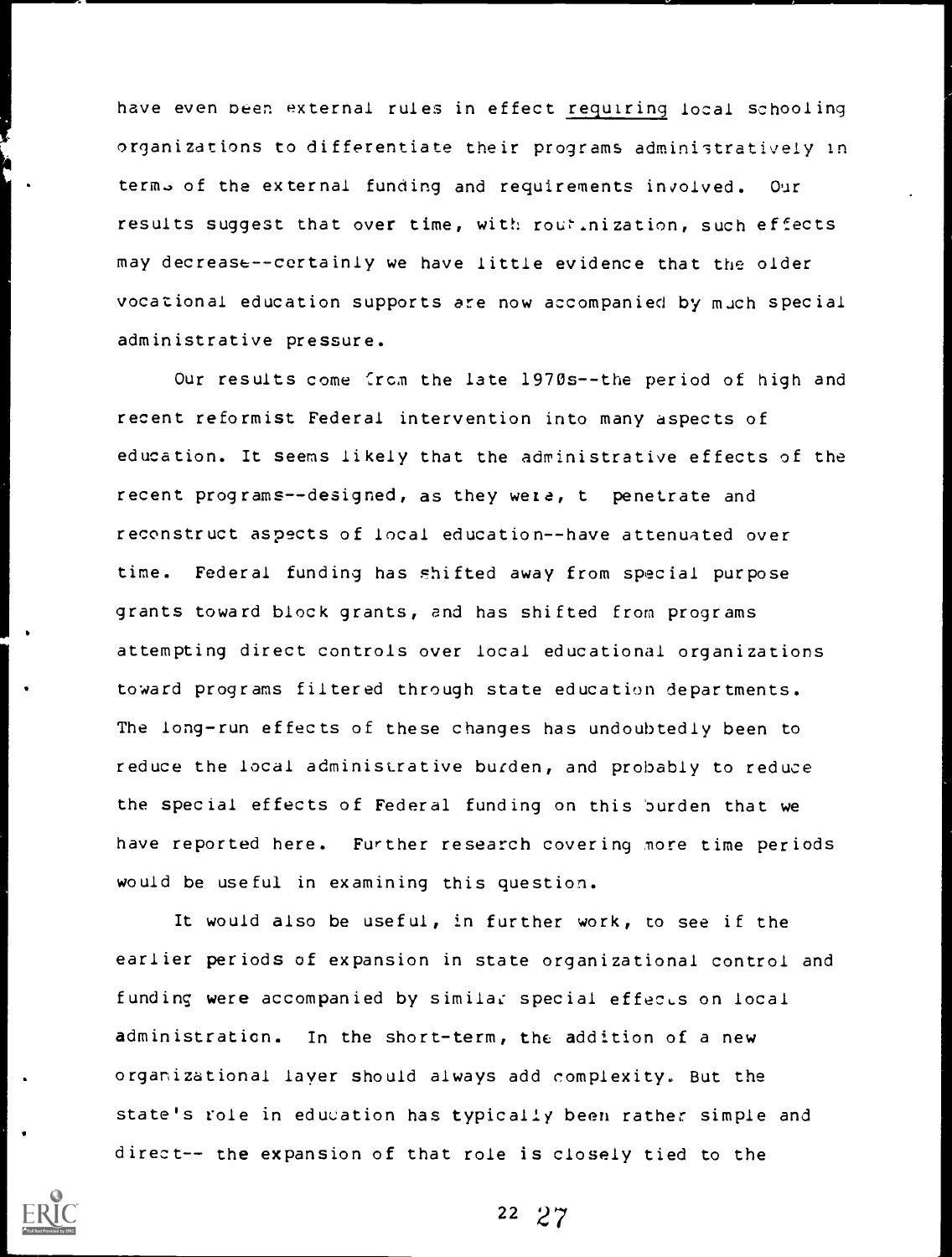consolidation and standardization of schools and school districts. Even early on the state departments of education may have had the net effect of undercutting the complexities of local political pressures on schooling, and providing for a simpler environment for local administration to function in. From this point of view, then, the distinctive aspect of Federal involvement lies in its special lack of authority to provide simple and integrated educational control over the whole national system--and thus in its intrinsically special-purpose and fragmented character. Unlike the rise of state authority, Federal involvement did not reduce or consolidate the legitimate pressures impinging on local organization from the older levels of participation and control. It thus added complexity, in an overall sense, to the system.

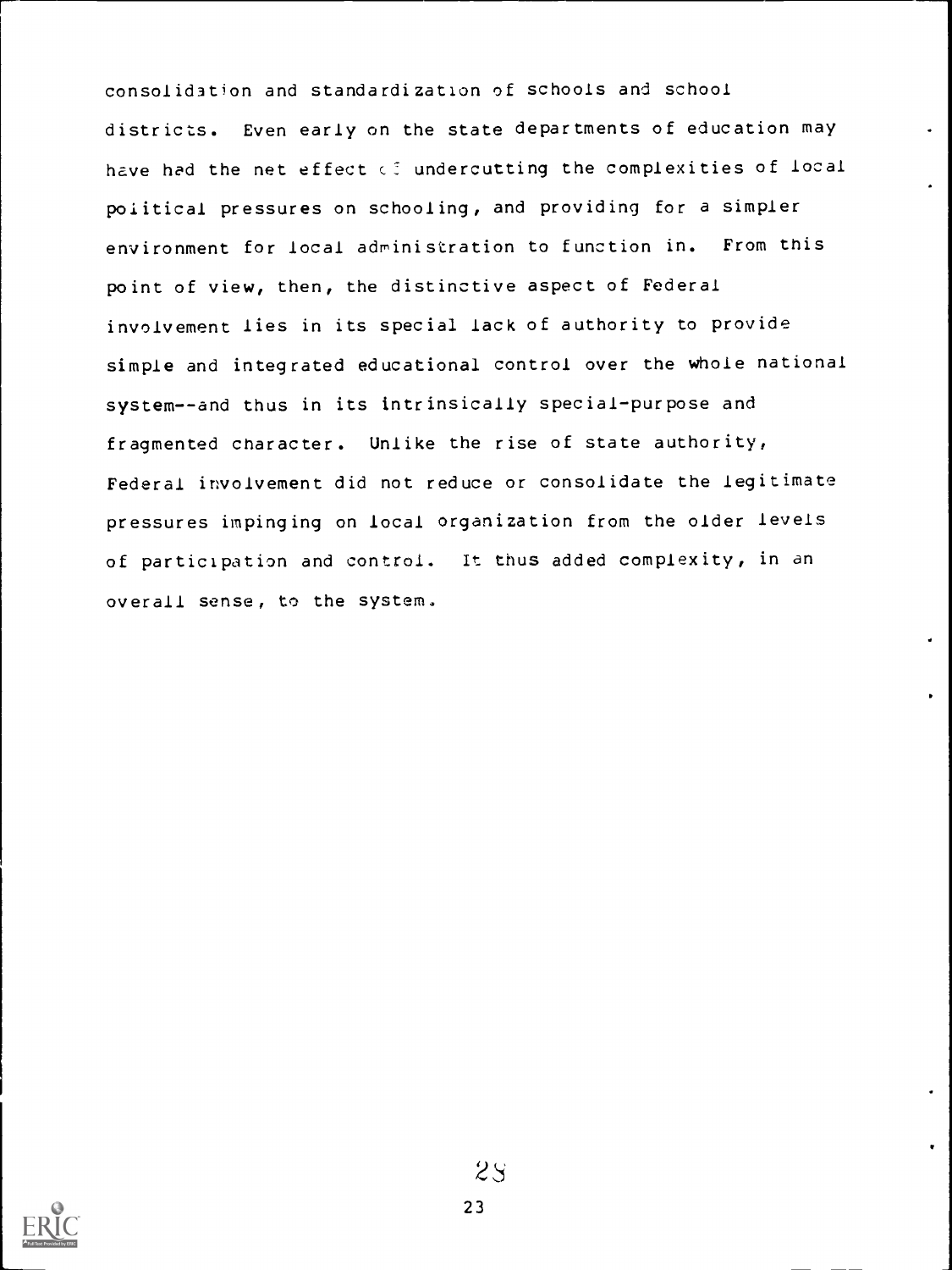Bankston, Mary

1982 "Organizational reporting in a school district: state and Federal programs," Project Report No. 82-A10. Institute for Finance and Governance, Stanford University, Aprii.

Burlingame, Martin and Terry G. Geske<br>1979 **"State politics and education** "State politics and education: an examination of selected multiple-state case studies," Educational Administration Quarterly, 15, Spring.

- Doyle, Denis P. and Chester E. Finn, Jr.<br>1984 **"American schools and the futu** "American schools and the future of local control," The Public Interest, 77, Fall, 77-95.
- DiMaggio, Paul and Walter W. Powell 1933 "The iron cage revisited: institutional isomorphism and collective rationality in organizational fields," American Sociological Review, 48, April, 147-160.
- Freeman, John, Michael Hannan, and Jane Hannaway 1973 The Dynamics of School District Administrative Intensity: Effects of Enrollments and Finance in Five States, Cambridge: Abt Associates.
- Fuhrman, Susan and Alan Rozenthal (eds.) 1981 Shaping Education Policy in the States. Washington, D.C.: Institute for Educational Leadership.
- Galbraith, Jay,
	- 1973 Designing Complex Organizations. Massachusetts: Addison-Wesley. Reading,

Kirst, Michael W.

- 1978 "The state role in regulating local schools," in M. F. Williams (ed), Government in the Classroom: Dollars and Power in Education. New York: The Academy of Political Science.
- McDonnell, Lorraine M. and Milbrey W. McLaughlin<br>1982 Education Policy and the Role of the S Education Policy and the Role of the States. Santa Monica, California: Rand (R-2755-NIE).

Meyer, John W. and Brian Rowan,<br>1977 **"Institutionalized or** 

- "Institutionalized organizations: formal structure as myth and ceremony," American Journal of Sociology, 83, September, 340-63.
- Meyer, John W. and Brian Rowan 1978 "The structure of educational organizations," in Marshall W. Meyer (ed), Environments and Organizations. San Francisco: Jossey-Bass, 78-109.

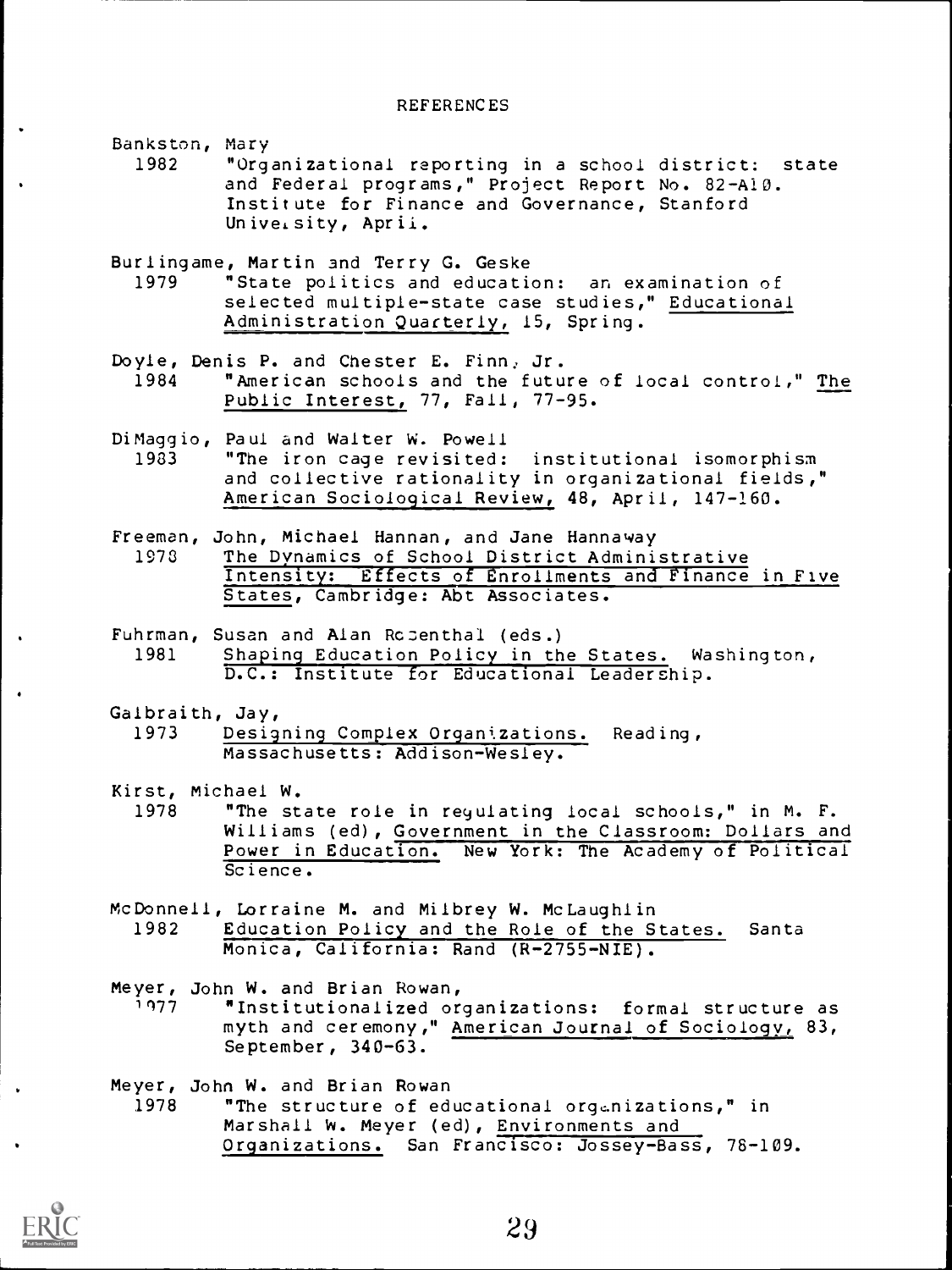Meyer, John W. and W. Richard Scott 1983 Organizations Environments: Ritual and Rationality. Beverly Hills, CA: Sage. Meyer, John W., W. Richard Scott, David Strang, and Andrew Creighton<br>1985 1985 "Bureaucratization without centralization: changes in the organizational system of American public education, 1940-1980. Institute for Research on Educational Finance and Governance, Stanford University. National Education Center of the U.S. Studies in State Educational Administration<br>1931 No. 9, Washington No. 9, Washington, D.C. Perrow, Charles 1967 "A framework fqr the comparative analysis of organizations," American Sociological Review, 32, April 194-208. Pfeffer, Jeffrey and Gerald R. Salancik 1978 The External Control of Organizations. New York: Harper and Row. Thompson, James D. 1967 Organizations in Action. New York: McGraw Hill. Timpane, Michael (ed)<br>1976 The Federal The Federal Interest in Financing Cambridge, MA: Ballinger. Schooling. Tyack, David B.<br>1974 The O The One Best System: A History of Urban Education. Cambridge, MA: Harvard University Press. Wirt, Frederick<br>1978 **"Tax** "Tax Revolts and Individualism," paper presented at the Annual Meeting of the Nmerican Political Science Association, New York, September. Woodward, Joan 1965 Industrial Organization: Theory and Practice. New York: Oxford University Press.

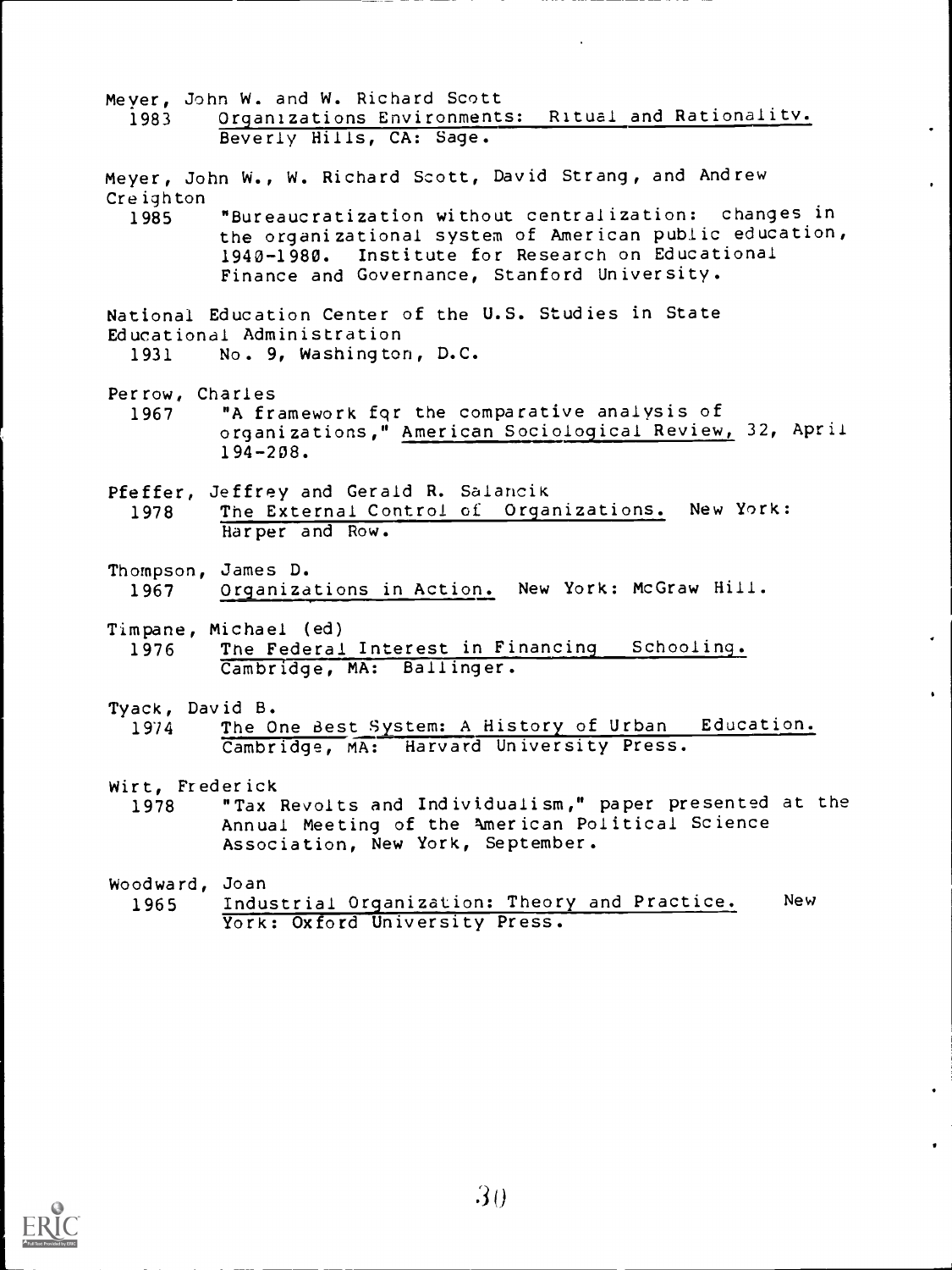FIGURE 1

# OVERVIEW OF CATEGORICAL EDUCATIONAL PROGRAMS

.AEA: Adult Education Act

 $\bullet$ 

 $\ddot{\phantom{0}}$ 

- .ESEA: Elementary and Secondary Education Act
- .EHA: Education of the Handicapped Children Act
- .NDEA: National Defense Education Act
- .VEA: Vocational Education Act
- .LSCA: Library Services and Construction Act
- .HEA: Higher Education Act

| Program Name                                  | Legislation           | Description                                                                                                                                                                                                                                                                                                                                                                                                                                                                                                                                 |
|-----------------------------------------------|-----------------------|---------------------------------------------------------------------------------------------------------------------------------------------------------------------------------------------------------------------------------------------------------------------------------------------------------------------------------------------------------------------------------------------------------------------------------------------------------------------------------------------------------------------------------------------|
| Adult Frination                               | $AEA$ $\overline{11}$ | provide adult public education to the level of con-<br>pletion of secondary school and make available train-<br>ing for atult<br>.Basic Aid (federal): adult classes for instruction<br>in basic skills (eg. reading, writing)—below 9th<br>Apportionment Aid (State): for all other educational<br>programs for adults-from 9th through 12th level                                                                                                                                                                                         |
| Herdicaped Children                           | ESEA I                | program for hardicaped children enrolled in State-<br>operated or State-supported schools<br>uses: instruction, physical education, mobility<br>training, correlling, vocational education<br>restriction: mapplic schools, nonessential use                                                                                                                                                                                                                                                                                                |
| Migriot Children                              | ESEA I                | program to meet the special needs of children of<br>migratory agricultural workers or of migratory fish-<br>through renedial instruction, health, nutrition<br>ണ്ട്രസ<br>psychological services, cultural development                                                                                                                                                                                                                                                                                                                       |
| State Aministration<br>$\ell \in \mathcal{I}$ | ESEA I                | improve and expand educational programs for disadvan-<br>taged children through assistance to State education<br>agencies, and improvement of their assistance capabi-<br>lities to local education agencies—providing athaini-<br>strative assistance to State and local educational<br>agencies including project development and review, app-<br>toval of projects, dissemination, and evaluation of report                                                                                                                              |
| Neglected or<br>Delinquent                    | ESEA I                | program to meet the special needs of institutionalized<br>children for whom the State has ar. ed. responsibility<br>institution for neglected children-facility operate?<br>for the care of children who are in the custorly of<br>a public agency for at least $30$ days<br>institution for delinquent children—facility operated<br>for the care of children who are either delinguent or<br>in need of treatment or supervision after being<br>charged with a violation of State law<br>atilt correctional institution-criminal unter 21 |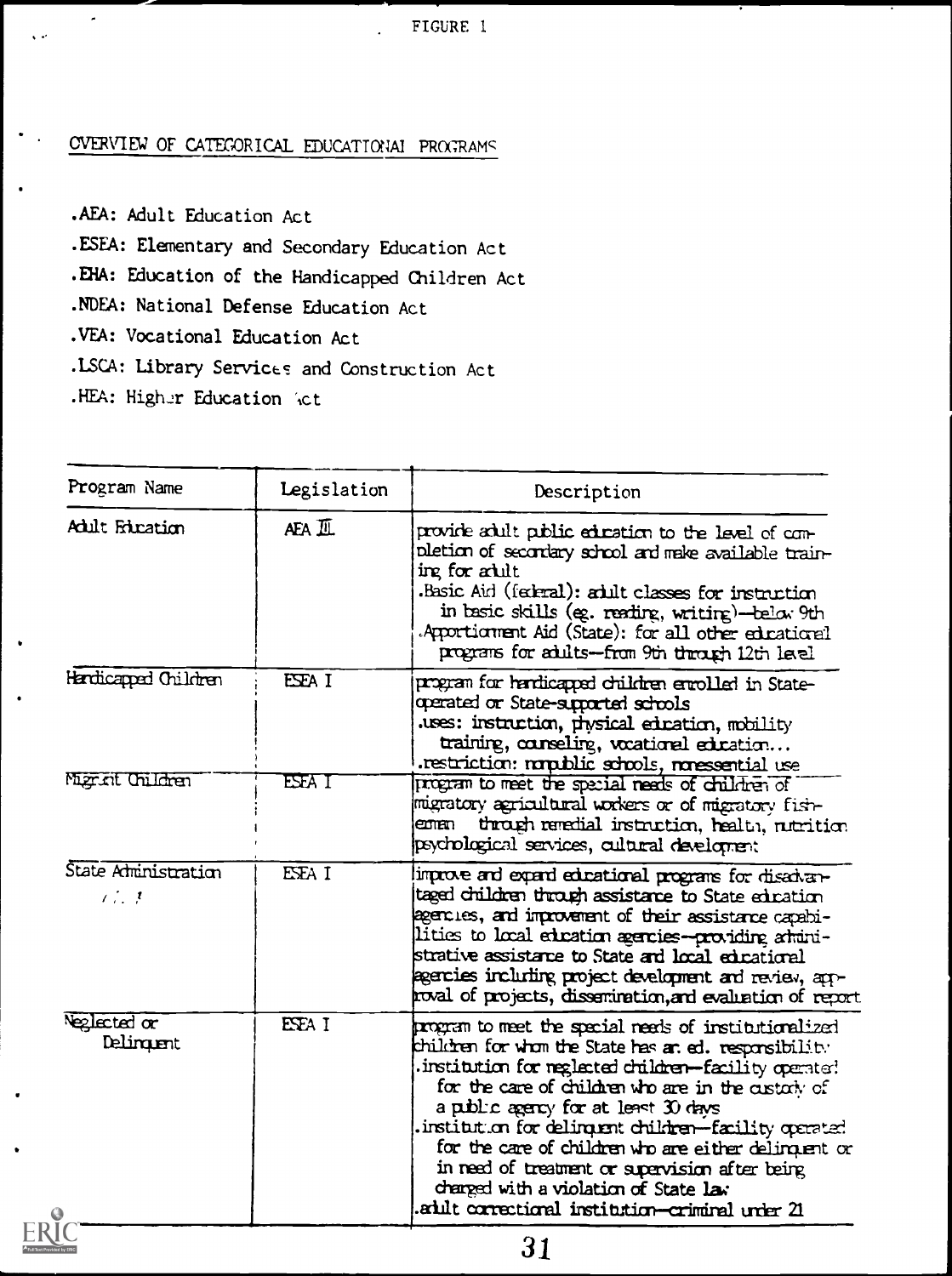| Irrovation                                           | VEA I-D   | program to stimulate new ways of constring bridges between<br>school and employment for young people and to promote cooper-<br>ation between public ed. and marpower agencies and to broaden<br>compational aspirations and opportunities for young people                                                                                                                                                                                 |
|------------------------------------------------------|-----------|--------------------------------------------------------------------------------------------------------------------------------------------------------------------------------------------------------------------------------------------------------------------------------------------------------------------------------------------------------------------------------------------------------------------------------------------|
| Consumer and<br>Homenaking                           | VEA I-F   | education programs which 1) encourage home economics, 2) encou-<br>rage preparation for professional leadership, 3) are designed<br>to prepare youths and adults for the role of homemeter, and<br>$\Rightarrow$ include consumer ed. programs and promotion of nutritional<br>knowledge and food use and purchase                                                                                                                         |
| Cooperative<br>Eduation                              | VEA I-G   | assist States in expanding cooperative work-study programs by<br>providing financial assistance for personnel to coordinate such<br>programs, provide instruction related to the work experience,<br>relidurse employers when necessary for certain added costs in-<br>arred in providing an-the-job training through work experience                                                                                                      |
| Wark Study                                           | VEA I-H   | this program shall be administered by the local ed. agency and<br>made available to all youths in the area who are 1) youths who<br>have been accepted for enrollment as a full-time student in a<br>vocational ed. program, 2) in need of the earnings from such<br>enployment to commerce or continue vocational ed. program, and<br>4) at least 15 years of age and less than 21 at the commencement<br>of enployment                   |
| Grants to Public<br>Libraries<br>$\cdot$ 1 $\cdot$ 1 | LSCA I    | assist in 1) extending public library services to areas with-<br>out service or with inadequate service, 2) establishing and<br>exparing State institutional library services and lib. services<br>to the physically hardicaped, 3) establishing and expanding lib.<br>services to the disadvantaged in urban and nural areas, and 4)<br>stragthening the metropolitan public lib. which serve as national<br>or regional resource centers |
| Library Resources<br>ŗ.                              | ESEA IV-B | purposes are acquisition of school library resources, textbooks,<br>and other instructional materials; instructional equipment for<br>use in the academic subjects, minor renodeling; testing, coun-<br>seling, and guidance programs for students-consolidation of<br>three programs: school lib. resources (ESEA II); school equip-<br>ment and minor remodeling (NEA III); guidance, counseling and<br>testing portion of ESEA III      |
| Interlibrary<br>Cooperation<br>$\mathbf{r}$          | LSCA III  | provide for the systematic and effective coordination of the<br>resources of school, public, academic, and special lib. and<br>special information centers for improved services of a suple-<br>mentary nature to the special clientele served by each type of<br>lib. center                                                                                                                                                              |
| Community Services<br>Ź.                             | HEA I     | provide support to the States and to institutions of higher<br>ed. for the purposes of 1) to assist in the solution of comu-<br>nity problems by strengthening community service programs of<br>colleges and univ. 2) to plan for resource materials that will<br>expand learning opportunities for adults                                                                                                                                 |
| <b>Special Student</b><br>Incentives<br>i : f        | HEA IV-A  | encarage States to develop or expert programs of grant aid<br>to help unleggarante students with substantial financial need<br>who attend eligible motsecondary institutions.                                                                                                                                                                                                                                                              |



 $\ddot{\phantom{a}}$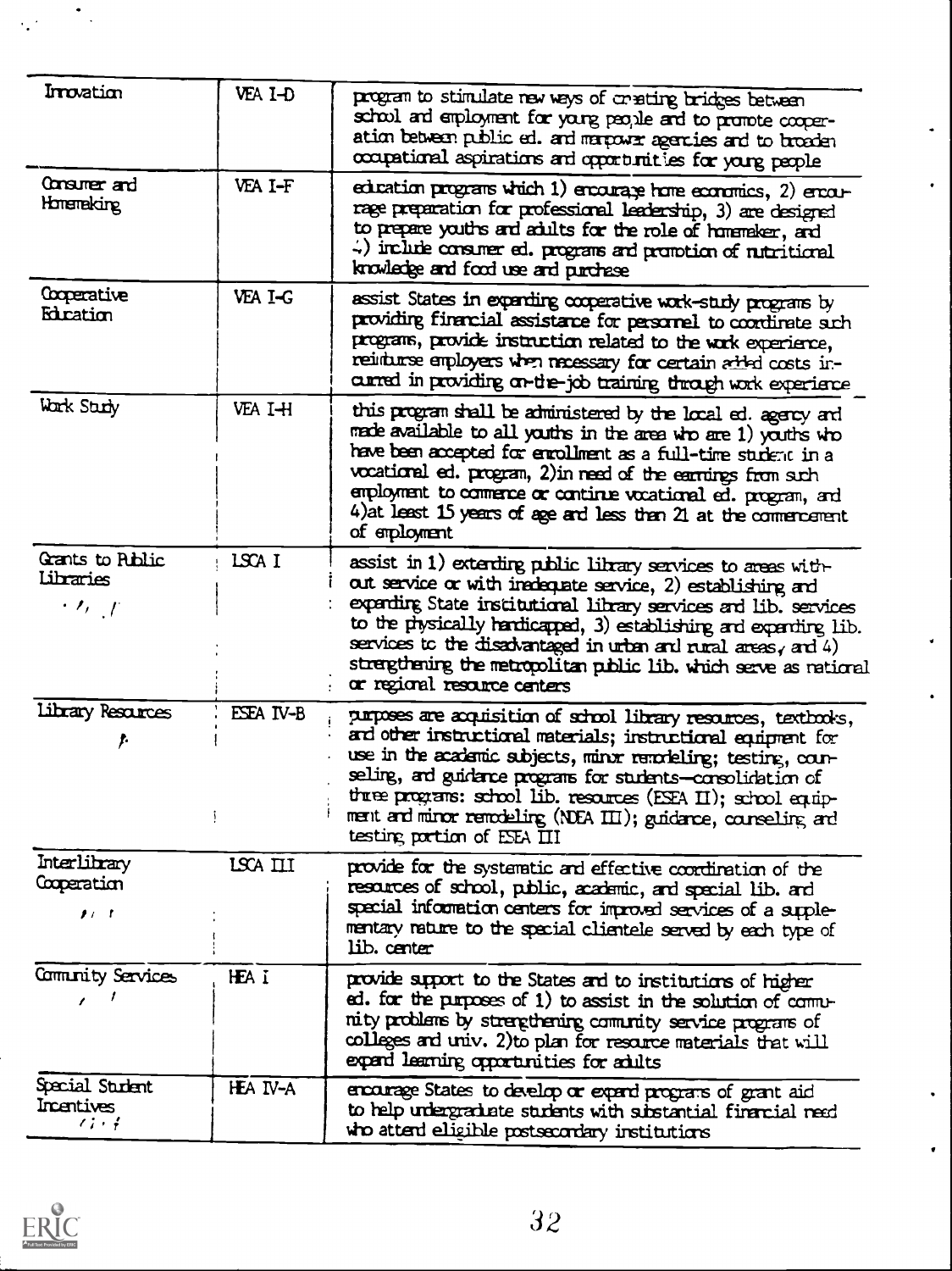| Local Fitraion<br>Agencies                         | ESEA I        | program to meet the needs of educationally disadvantaged<br>children in low-income areas whether enrolled in public<br>or private elementary and secondary schools-in areas having<br>a high concentration of children from low-income families                                                |
|----------------------------------------------------|---------------|------------------------------------------------------------------------------------------------------------------------------------------------------------------------------------------------------------------------------------------------------------------------------------------------|
| Special Incentives                                 | ESEA I-B      | provide an incentive for an increase in State and local<br>funding for elementary and secondary ed. in State-a State<br>ed. agency shall be entitled to this grant if the State<br>effort intex (ed. expertiture) exceeds the national effort<br>intex for public elementary and secondary ed. |
| Urban and Rural                                    | ESEA I-C      |                                                                                                                                                                                                                                                                                                |
| $k^j - j$                                          |               |                                                                                                                                                                                                                                                                                                |
| Library Resources                                  | ESEA II       | program to provide for the acquisition, cataloging, processing,<br>and delivery of school library textbooks, and other printed<br>and published instructional materials for use by children and<br>teachers in public and private elementary and secondary sch.                                |
| <b>Educational Centers</b>                         | ESEA III      |                                                                                                                                                                                                                                                                                                |
| r                                                  |               |                                                                                                                                                                                                                                                                                                |
| Strengthening<br>$SEAs$ .<br>$\lambda$ , $\lambda$ | ESEA V-A      | $\pmb{r}$                                                                                                                                                                                                                                                                                      |
|                                                    |               |                                                                                                                                                                                                                                                                                                |
| Herdicaped in<br>public schools                    | EHA VI-B      | provide grants to States to assist them in providing a free<br>appropriate public education to all hardicaped children<br>-mentally retarded, hard of hearing, deaf, visually hardicaped<br>enotionally disturbed                                                                              |
| Strengthening<br>Instruction                       | <b>NDEATH</b> |                                                                                                                                                                                                                                                                                                |
| Besic Grants                                       | VEA I-B       | assist States in improving planning and in conducting vocational<br>programs for persons of all ages in all communities who desire<br>and need educational and training for employment                                                                                                         |
| <b>Special Needs</b>                               | VEA I-B       | provide vocational education special programs for persons who<br>have academic, or economic hardicaps and who require special<br>services and assistance in order to enable them to succeed in<br>vocational education programs                                                                |
| Research                                           | VEA I-C       | provide furts for research, training programs to familiarize<br>personnel with research results and products, for developmen-<br>tal, experimental, $\alpha$ pilot programs designed to meet the<br>special vocational needs of youth                                                          |



 $\ddot{\phantom{0}}$ 

 $\ddot{\phantom{0}}$ 

 $\ddot{\phantom{0}}$ 

 $\ddot{\cdot}$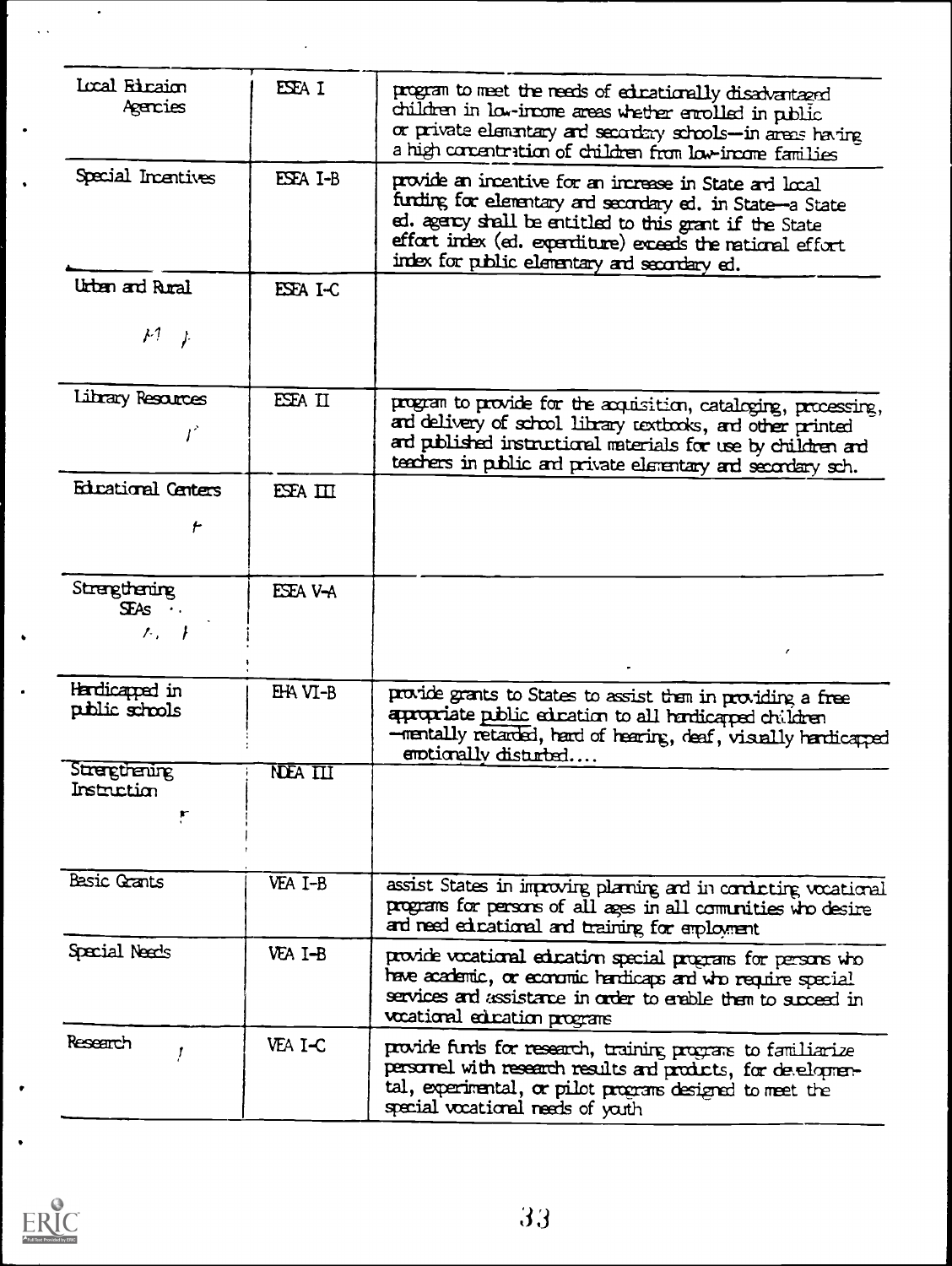| Educational Irrovation<br>and Support | ESEA IV-C | four programs are consolidated in ESEA IV-C: ESEA III,<br>suplementary ed. centers and services; ESEAV, streng-<br>thening State and Local ed. agencies; ESEA VIII, drop-<br>out prevention projects; and ESEA VIII (section 808)<br>$n$ trition and health $-1$ ) stimulate and assist in the<br>provision of vitally needed educational services not<br>available in sufficient quantity $\alpha$ quality, and sti-<br>mulate and assist in the development and establishment<br>of examplary elementary and secondary school programs<br>to serve as models for regular school programs, $2$ )<br>strengthen the leadership resources of State and local<br>ed. agencies, and assist those agencies in the escab-<br>lishment and improvement of programs to identify and<br>meet ed. needs of States and of local school districts,<br>3) demonstration projects involving the use of irrowa-<br>tive methods or programs which show promise of reducing<br>the number of children who do not complete their secon-<br>ary school ed. 4) demonstration projects by local ed.<br>agencies or private ed. organizations designed to im-<br>prove nutrition and health services serving areas with<br>high concentrations of children from low-income families |
|---------------------------------------|-----------|-----------------------------------------------------------------------------------------------------------------------------------------------------------------------------------------------------------------------------------------------------------------------------------------------------------------------------------------------------------------------------------------------------------------------------------------------------------------------------------------------------------------------------------------------------------------------------------------------------------------------------------------------------------------------------------------------------------------------------------------------------------------------------------------------------------------------------------------------------------------------------------------------------------------------------------------------------------------------------------------------------------------------------------------------------------------------------------------------------------------------------------------------------------------------------------------------------------------------------------------------------------------|
|---------------------------------------|-----------|-----------------------------------------------------------------------------------------------------------------------------------------------------------------------------------------------------------------------------------------------------------------------------------------------------------------------------------------------------------------------------------------------------------------------------------------------------------------------------------------------------------------------------------------------------------------------------------------------------------------------------------------------------------------------------------------------------------------------------------------------------------------------------------------------------------------------------------------------------------------------------------------------------------------------------------------------------------------------------------------------------------------------------------------------------------------------------------------------------------------------------------------------------------------------------------------------------------------------------------------------------------------|



 $\cdot$  .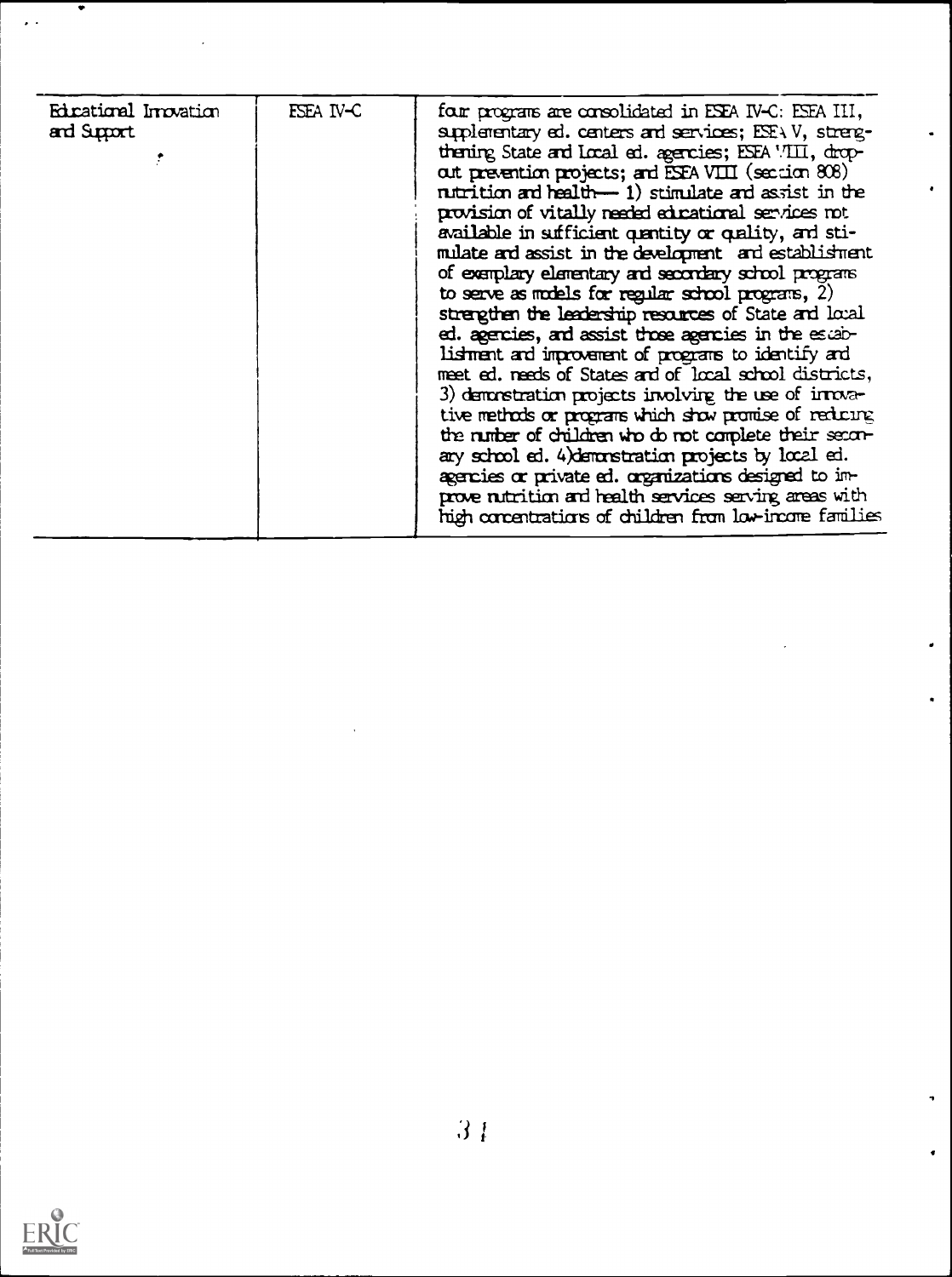| Program<br>Name                    | Number of<br>School<br>Districts | Average<br>Amount<br>of Money |
|------------------------------------|----------------------------------|-------------------------------|
| Adult Education                    | 194                              | 14,043                        |
| Handicapped Children               | 55                               | 34,908                        |
| Migrant Children                   | 46                               | 81,343                        |
| Local Education Agencies           | 824                              | 138,214                       |
| Special Incentive                  | 35                               | 35,156                        |
| Library Resources                  | 40                               | 1,925                         |
| Education Centers                  | 41                               | 39,656                        |
| Handicapped in Public School       | 96                               | 36,270                        |
| Strengthening Instruction          | 32                               | 1,023                         |
| Basic Grants                       | 585                              | 18,367                        |
| Special Needs                      | 98                               | 9,092                         |
| Research                           | 13                               | 4,224                         |
| Innovation                         | 19                               | 17,857                        |
| Consumer and Homemaking            | 600                              | 3,143                         |
| Cooperative Education              | 103                              | 14,931                        |
| Work Study                         | 199                              | 2,232                         |
| Library Resources                  | 783                              | 10,097                        |
| Educational Innovation and Support | 79                               | 30,536                        |

## Table 1: Numbers of School District and Revenue Amounts for Federal Programs

 $\frac{1}{2}$ 

.  $N = 894$ 

 $\bullet$ 



 $\bullet$ 

 $\hat{\phantom{a}}$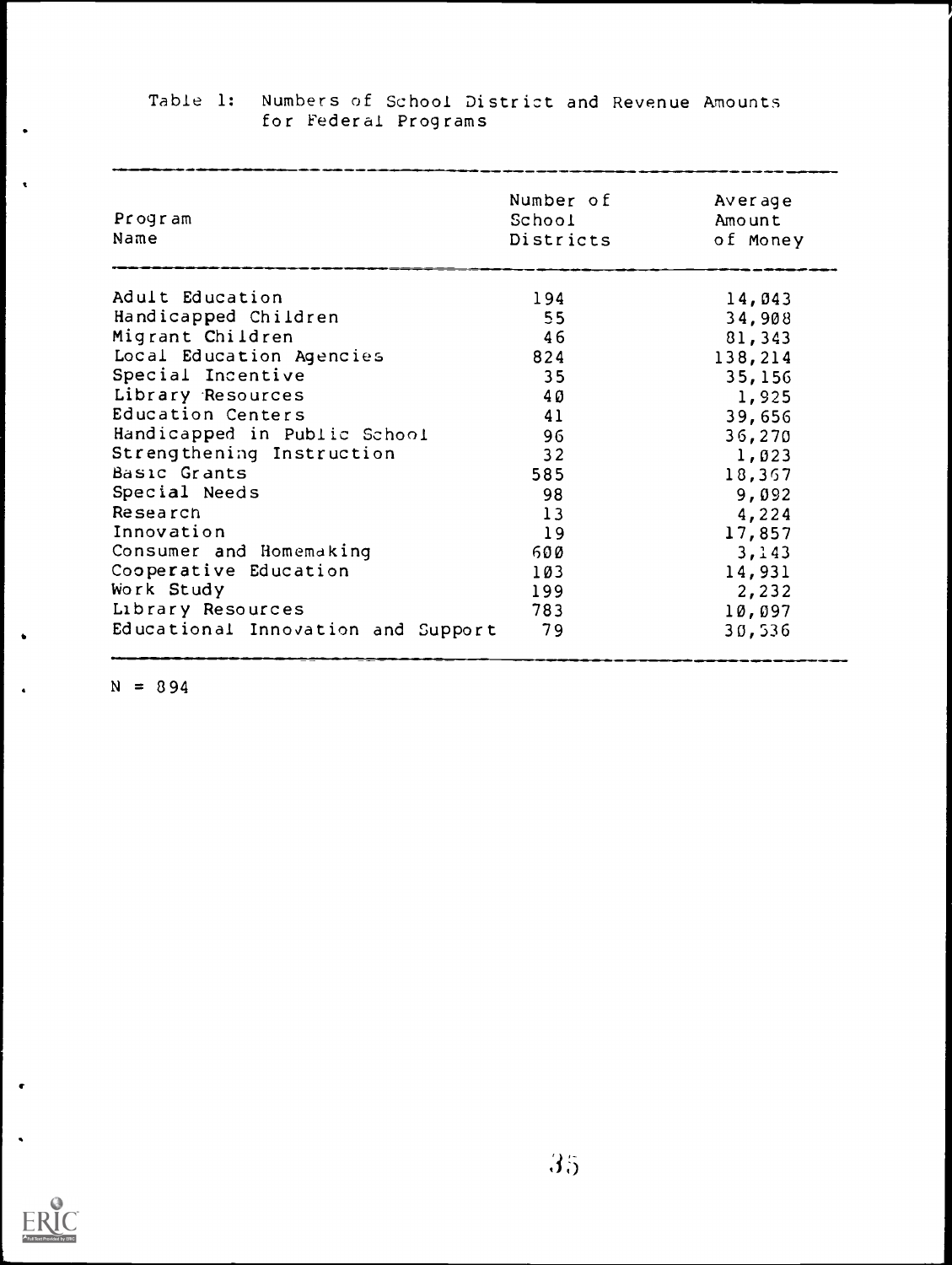|                                         |               | $N-9,844$             | $N = 5,578$ |                       |  |  |
|-----------------------------------------|---------------|-----------------------|-------------|-----------------------|--|--|
| Variabies                               | Mean          | Standard<br>Deviation | Mean        | Standard<br>Deviation |  |  |
| Administrative<br>Positions/Students    |               |                       | .004        | .001                  |  |  |
| Teaching Positions/Students             |               |                       | .054        | .010                  |  |  |
| Administrative Expenditure/<br>Students | 69.72         | 51.73                 |             |                       |  |  |
| Teaching Expenditure/<br>Students       | 393.18        | 252.60                |             |                       |  |  |
| ESEA/Students                           | 43.82         | 44.83                 | 42.87       | 42.20                 |  |  |
| Vocat. Ed./Students                     | 2.51          | 7.84                  | 2.59        | 7.36                  |  |  |
| NDEA/Students                           | .31           | 1.94                  | .34         | 2.13                  |  |  |
| State Funds/Students                    | 653.92 308.57 |                       | 668.09      | 279.26                |  |  |
| Local funds/Students                    | 786.48 583.30 |                       | 741.84      | 533.52                |  |  |
| State Centralization Index              | 3.57          | $.53 -$               | 360         | .51                   |  |  |
| Suburban                                | .29           | .46                   | .36         | .48                   |  |  |
| Urban                                   | .03           | .17                   | .05         | .21                   |  |  |
| 1/Enrollment                            | .001          | .005                  | .001        | .001                  |  |  |
| Percent Black                           | .07           | .16                   | .09         | .18                   |  |  |
| Percent Poverty                         | .17           | .14                   | .16         | .14                   |  |  |
| South                                   | .16           | .37                   | .22         | .42                   |  |  |

## Table 2: Mean and Standard Deviations of Variables in Regression Analyses

 $\bullet$ 

 $\bar{\bullet}$ 

 $\epsilon$ 

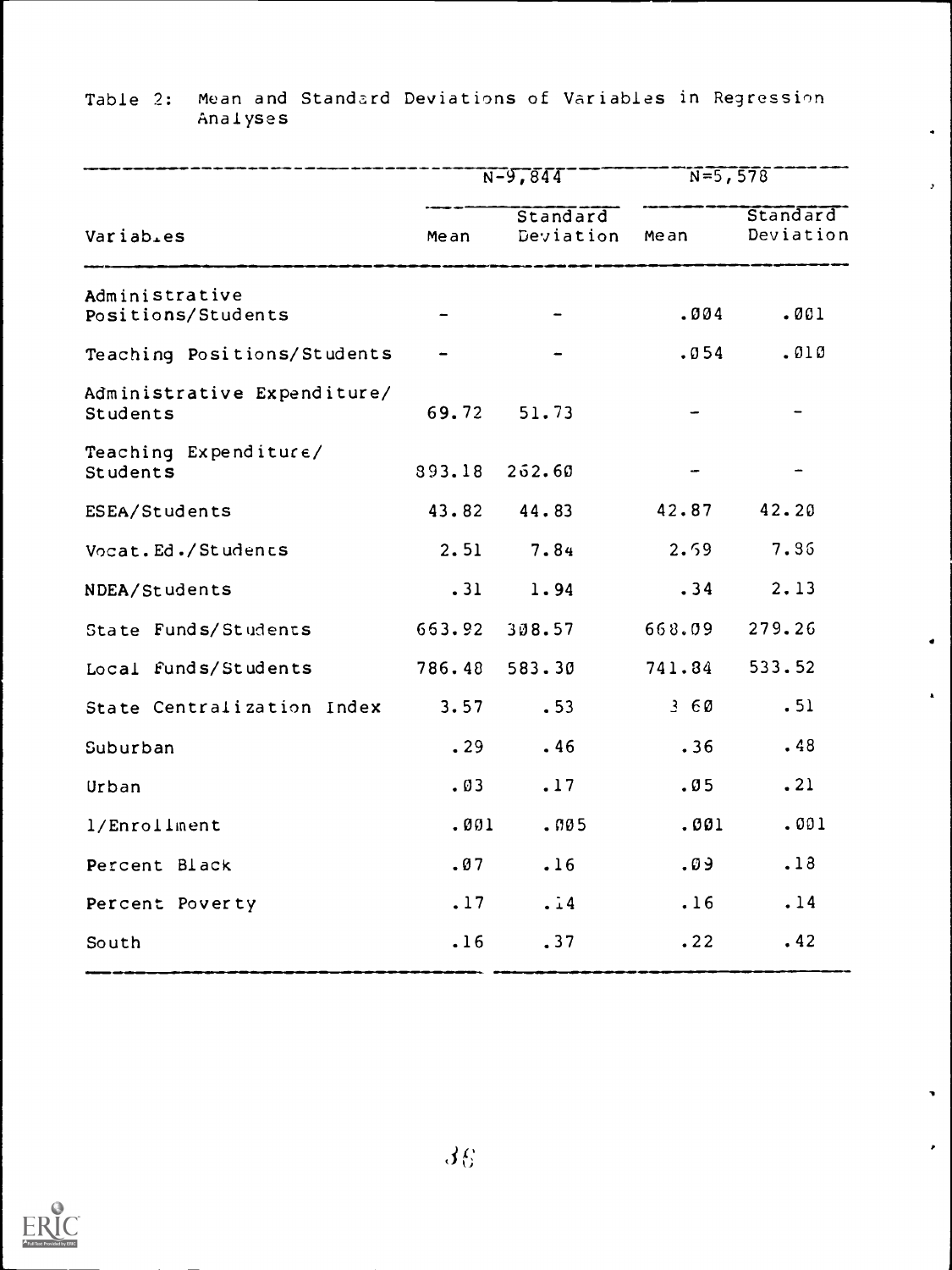|                                          | Federal<br>Funds | s.<br>State<br>Funds | S.<br>Local<br>Funds | State<br>Ed.<br>Central. | Suburban<br>$( = 1)$ | Ur ban<br>$(= 1)$ | Percent<br><b>Black</b> | $I$ elcent<br>Poo r | South<br>$(= 1)$ | $Enroll-$<br>ment | Constant  | ∦ of<br>Schools |
|------------------------------------------|------------------|----------------------|----------------------|--------------------------|----------------------|-------------------|-------------------------|---------------------|------------------|-------------------|-----------|-----------------|
| I. Administrative<br>Positions/1000      | $.001*$          | $.0003*$             | $.0009*$             | .01                      | ذ0.                  | .28               | $-. 01$                 | $1.47*$             | .12              | $1.0*$            | $1,476*$  | -0025           |
| 2. Teaching<br>Positions/1000            | $.023*$          | $.013*$              | $.018* -2.5*$        |                          | $-0.85*$             | 3.3               | 9.3                     | $22.1*$             | $4.5*$           | $26.3*$           | $12,568*$ | .01             |
| 3. Administrat've<br>Expenditures $(\$)$ | $.086*$          | $.048*$              |                      | $.047* -4.35*$           | $-5.31*$             | $-9.8*$           | $-7.42$                 | $42.3*$             | $-9.08*$         | 3.57              | $756*$    | $-$ . 2*        |
| 4 Teaching<br>Expenditures               | $.36*$           | $.37*$               | $.37*$               | $-3.01$                  | $37.3*$              | $46.1*$           | $130.8*$                | $-99.9*$            | $-72.6*$         | $323*$            | $1,628*$  | $.46*$          |

 $\bullet$ 

Effects of Federal, State, and Local Funding on School District Administration<br>and Instructional Positions and Expenditures. All terms weighted by 1/Enrollment

 $\sigma$  and  $\sigma$ 

\* - significant at .01<br>Number of Cases for Equations 1 and 2 is 5579;<br>Number of Cases for Equations 3 and 4 is 9844

Table 3:

 $\bullet$   $\bullet$   $\bullet$ 

 $\bullet$  .

 $\mathcal{L}^{\text{max}}$ 

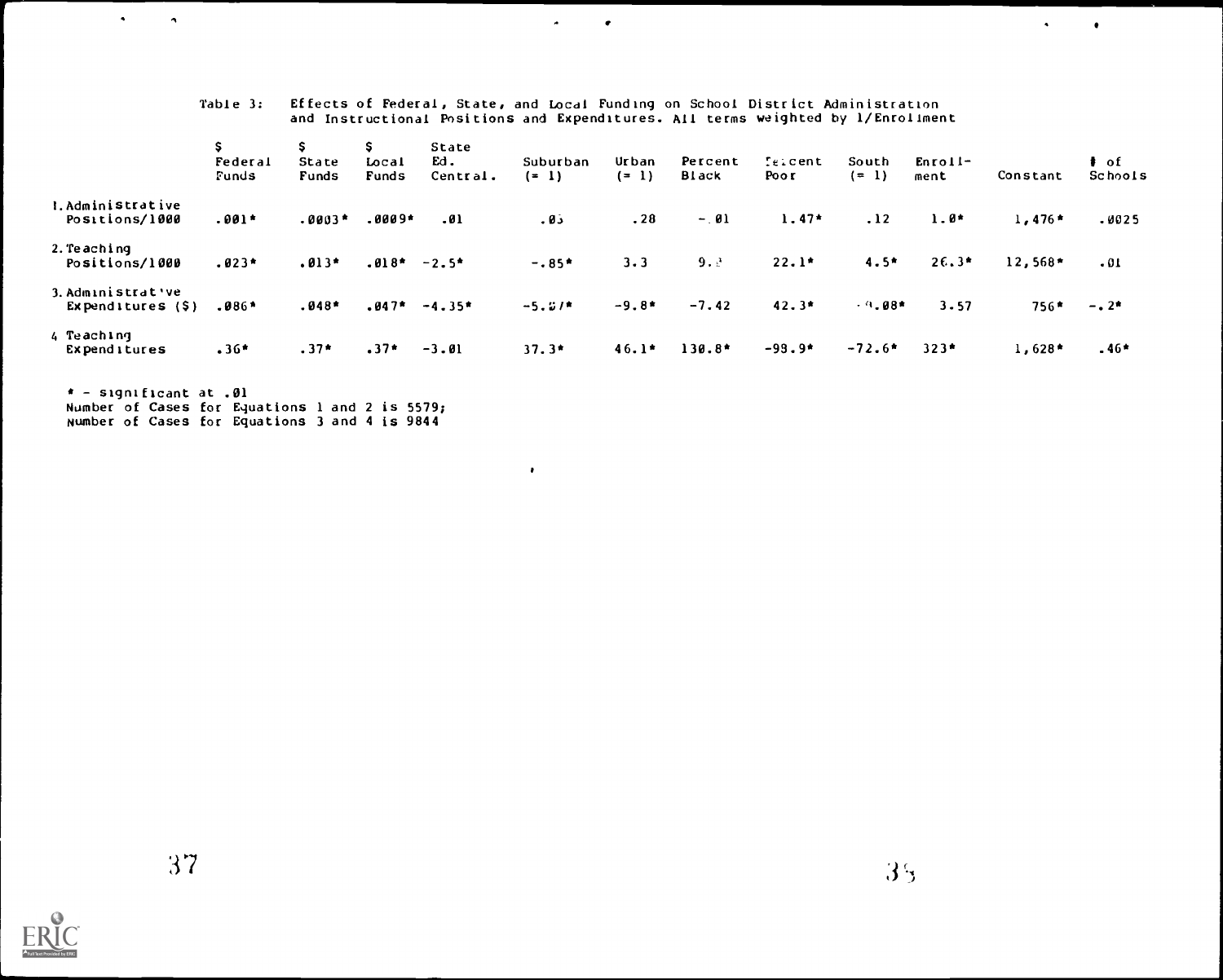|                                                     |             |                |                                   |                            |                   |                                      | Table 4: Effects of Various Types of Federal Funding, State, and Local Funding<br>on School District Administration and Instructional Expenditures and<br>Personnel. All terms weighted by 1/Enrollment. |                  |                   |                                   |                           |                  |                 |          |
|-----------------------------------------------------|-------------|----------------|-----------------------------------|----------------------------|-------------------|--------------------------------------|----------------------------------------------------------------------------------------------------------------------------------------------------------------------------------------------------------|------------------|-------------------|-----------------------------------|---------------------------|------------------|-----------------|----------|
|                                                     |             | Federal Funds: |                                   |                            |                   |                                      |                                                                                                                                                                                                          |                  |                   |                                   |                           |                  |                 |          |
|                                                     | <b>ESEA</b> | Vocat.<br>ы.   | NDEA                              |                            | State Local State | Funds Funds Central.                 | Suburban<br>$(= 1)$                                                                                                                                                                                      | Urban<br>$(= 1)$ | Percent<br>Black  | Poor                              | Percent No. of<br>Schools | South<br>$(= 1)$ | Enroll-<br>ment | Constant |
| . Administrative<br>Positions/1000                  | .006*       |                | $.0031$ $.0064$ $.0003*$ $.0009*$ |                            |                   | .11                                  | .021                                                                                                                                                                                                     | .26              | $-.05$            | $.8*$                             | .027                      | .15              | $1.08*$         | 1,476    |
| l. Te <i>a</i> chinq<br>Positions/1000              | $.079*$     | .027           | .097                              | $.012$ * $.018$ * $-2.5$ * |                   |                                      | $-.96$                                                                                                                                                                                                   | 3.15             | $8.63*$           | $14.49*$                          | .016                      | $4.86*$          | $27.2*$         | 12,50?   |
| 1. Administrative<br>Expenditures $(S)$ . 235* -.01 |             |                |                                   |                            |                   | $-.61$ * $.047$ * $.045$ * $-4.13$ * | $-5.62*$                                                                                                                                                                                                 |                  | $-9.92$ * $-8.41$ | $27.41$ $\bullet$ $-19$ $\bullet$ |                           | $-8.71$ $\star$  | 6.81            | 784      |
| . neaching<br>Expenditures $(5)$ .81*               |             |                | $.96* -1.78$                      | $.37^*$ $.36^*$ -2.45      |                   |                                      | $35.9*$                                                                                                                                                                                                  |                  | $47.2*127.9*$     | $-132.9*$                         | $.51$ $^{\circ}$          | $-71.4$          | $335*$          | 1,709    |
| a ar an an Cinnain an an an                         |             |                |                                   |                            |                   |                                      |                                                                                                                                                                                                          |                  |                   |                                   |                           |                  |                 |          |

\* - significant at .01 Number of cases for equations 1 and 2 are 5579;<br>Number of cases for equations 3 and 4 are 9844

 $3J$ 

 $\blacksquare$ 

 $\bullet$ 



 $\mathbf{z}$